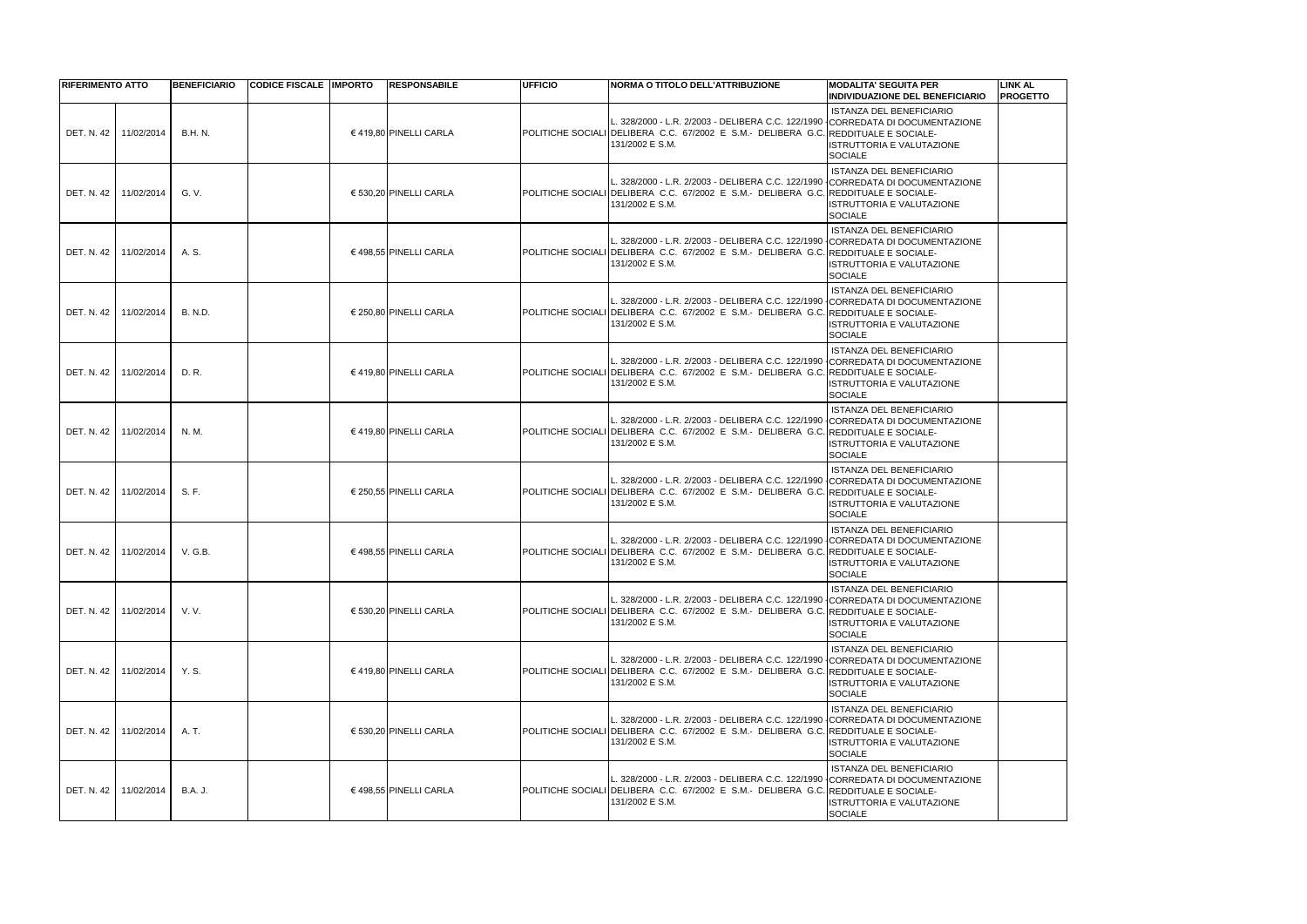|                   | DET. N. 42   11/02/2014 | D. W.       | € 498,55 PINELLI CARLA   |                          | L. 328/2000 - L.R. 2/2003 - DELIBERA C.C. 122/1990<br>POLITICHE SOCIALI DELIBERA C.C. 67/2002 E S.M.- DELIBERA G.C. REDDITUALE E SOCIALE-<br>131/2002 E S.M.                             | <b>ISTANZA DEL BENEFICIARIO</b><br>CORREDATA DI DOCUMENTAZIONE<br>ISTRUTTORIA E VALUTAZIONE<br><b>SOCIALE</b>                                        |
|-------------------|-------------------------|-------------|--------------------------|--------------------------|------------------------------------------------------------------------------------------------------------------------------------------------------------------------------------------|------------------------------------------------------------------------------------------------------------------------------------------------------|
|                   | DET. N. 42   11/02/2014 | G. K.       | € 530,20 PINELLI CARLA   |                          | L. 328/2000 - L.R. 2/2003 - DELIBERA C.C. 122/1990<br>POLITICHE SOCIALI DELIBERA C.C. 67/2002 E S.M.- DELIBERA G.C.<br>131/2002 E S.M.                                                   | <b>ISTANZA DEL BENEFICIARIO</b><br>CORREDATA DI DOCUMENTAZIONE<br><b>REDDITUALE E SOCIALE-</b><br><b>ISTRUTTORIA E VALUTAZIONE</b><br><b>SOCIALE</b> |
|                   | DET. N. 42   11/02/2014 | G. M.       | € 498,55 PINELLI CARLA   |                          | L. 328/2000 - L.R. 2/2003 - DELIBERA C.C. 122/1990<br><b>IPOLITICHE SOCIALI IDELIBERA C.C. 67/2002 E S.M.- DELIBERA G.C.</b><br>131/2002 E S.M.                                          | <b>ISTANZA DEL BENEFICIARIO</b><br>CORREDATA DI DOCUMENTAZIONE<br><b>IREDDITUALE E SOCIALE-</b><br>ISTRUTTORIA E VALUTAZIONE<br><b>SOCIALE</b>       |
|                   | DET. N. 42   11/02/2014 | M. B.       | € 498,55 PINELLI CARLA   |                          | L. 328/2000 - L.R. 2/2003 - DELIBERA C.C. 122/1990 CORREDATA DI DOCUMENTAZIONE<br>POLITICHE SOCIALI DELIBERA C.C. 67/2002 E S.M.- DELIBERA G.C. REDDITUALE E SOCIALE-<br>131/2002 E S.M. | <b>ISTANZA DEL BENEFICIARIO</b><br>ISTRUTTORIA E VALUTAZIONE<br><b>SOCIALE</b>                                                                       |
|                   | DET. N. 42   11/02/2014 | M. M.       | € 419.80 PINELLI CARLA   |                          | L. 328/2000 - L.R. 2/2003 - DELIBERA C.C. 122/1990 CORREDATA DI DOCUMENTAZIONE<br>POLITICHE SOCIALI DELIBERA C.C. 67/2002 E S.M.- DELIBERA G.C. REDDITUALE E SOCIALE-<br>131/2002 E S.M. | <b>ISTANZA DEL BENEFICIARIO</b><br><b>ISTRUTTORIA E VALUTAZIONE</b><br><b>SOCIALE</b>                                                                |
|                   | DET. N. 42   11/02/2014 | P. M.       | € 316,74 PINELLI CARLA   |                          | L. 328/2000 - L.R. 2/2003 - DELIBERA C.C. 122/1990 CORREDATA DI DOCUMENTAZIONE<br>POLITICHE SOCIALI DELIBERA C.C. 67/2002 E S.M.- DELIBERA G.C. REDDITUALE E SOCIALE-<br>131/2002 E S.M. | <b>ISTANZA DEL BENEFICIARIO</b><br>ISTRUTTORIA E VALUTAZIONE<br><b>SOCIALE</b>                                                                       |
|                   | DET. N. 43   11/02/2014 | S.E.        | € 3.471,82 PINELLI CARLA | <b>POLITICHE SOCIALI</b> | L.R. 5/1994 - DELIBERA C.C. 122/1990 - DELIBERA<br>C.C. 67/2002 E S.M.                                                                                                                   | <b>ISTANZA DEL BENEFICIARIO</b><br>CORREDATA DI DOCUMENTAZIONE<br>REDDITUALE E SANITARIA-<br>ISTRUTTORIA E VALUTAZIONE<br><b>SOCIALE</b>             |
|                   | DET. N. 43   11/02/2014 | S.O.        | € 5.102,23 PINELLI CARLA | <b>POLITICHE SOCIALI</b> | R. 5/1994 - DELIBERA C.C. 122/1990 - DELIBERA<br>C.C. 67/2002 E S.M.                                                                                                                     | <b>ISTANZA DEL BENEFICIARIO</b><br>CORREDATA DI DOCUMENTAZIONE<br>REDDITUALE E SANITARIA-<br>ISTRUTTORIA E VALUTAZIONE<br><b>SOCIALE</b>             |
|                   | DET. N. 43   11/02/2014 | <b>B.G.</b> | € 221,56 PINELLI CARLA   | POLITICHE SOCIALI        | R. 5/1994 - DELIBERA C.C. 122/1990 - DELIBERA<br>C.C. 67/2002 E S.M.                                                                                                                     | <b>ISTANZA DEL BENEFICIARIO</b><br>CORREDATA DI DOCUMENTAZIONE<br>REDDITUALE E SANITARIA-<br>ISTRUTTORIA E VALUTAZIONE<br><b>SOCIALE</b>             |
|                   | DET. N. 43   11/02/2014 | M. N.       | € 1.262,48 PINELLI CARLA | <b>POLITICHE SOCIALI</b> | L.R. 5/1994 - DELIBERA C.C. 122/1990 - DELIBERA<br>C.C. 67/2002 E S.M.                                                                                                                   | <b>ISTANZA DEL BENEFICIARIO</b><br>CORREDATA DI DOCUMENTAZIONE<br><b>REDDITUALE E SANITARIA-</b><br>ISTRUTTORIA E VALUTAZIONE<br><b>SOCIALE</b>      |
| <b>DET. N. 75</b> | 05/03/2014              | B. C.       | € 104,00 PINELLI CARLA   |                          | L. 328/2000 - L.R. 2/2003 - DELIBERA C.C. 122/1990 CORREDATA DI DOCUMENTAZIONE<br>POLITICHE SOCIALI DELIBERA C.C. 67/2002 E S.M.- DELIBERA G.C. REDDITUALE E SOCIALE-<br>131/2002 E S.M. | <b>ISTANZA DEL BENEFICIARIO</b><br>ISTRUTTORIA E VALUTAZIONE<br><b>SOCIALE</b>                                                                       |
| <b>DET. N. 75</b> | 05/03/2014              | M. M.       | € 50,00 PINELLI CARLA    |                          | L. 328/2000 - L.R. 2/2003 - DELIBERA C.C. 122/1990<br>POLITICHE SOCIALI DELIBERA C.C. 67/2002 E S.M.- DELIBERA G.C. REDDITUALE E SOCIALE-<br>131/2002 E S.M.                             | <b>ISTANZA DEL BENEFICIARIO</b><br>CORREDATA DI DOCUMENTAZIONE<br>ISTRUTTORIA E VALUTAZIONE<br><b>SOCIALE</b>                                        |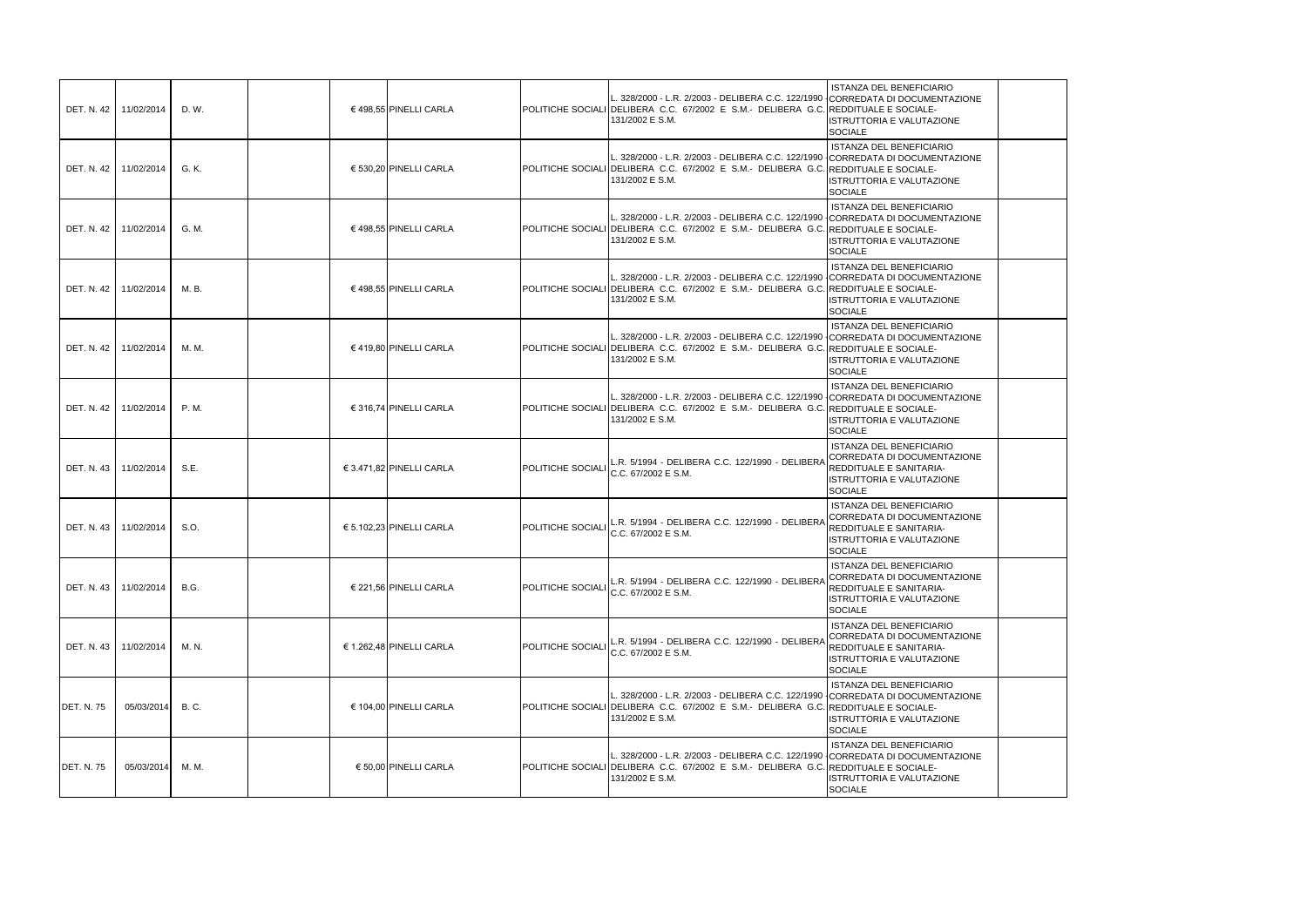| <b>IDET. N. 76</b> | 05/03/2014              | T. M.G.          | € 200,00 PINELLI CARLA   |                   | L. 328/2000 - L.R. 2/2003 - DELIBERA C.C. 122/1990<br>POLITICHE SOCIALI DELIBERA C.C. 67/2002 E S.M.- DELIBERA G.C. REDDITUALE E SOCIALE-<br>131/2002 E S.M.                              | <b>ISTANZA DEL BENEFICIARIO</b><br>CORREDATA DI DOCUMENTAZIONE<br>ISTRUTTORIA E VALUTAZIONE<br><b>SOCIALE</b>                                        |
|--------------------|-------------------------|------------------|--------------------------|-------------------|-------------------------------------------------------------------------------------------------------------------------------------------------------------------------------------------|------------------------------------------------------------------------------------------------------------------------------------------------------|
| <b>IDET. N. 83</b> | 06/03/2014              | K. M.            | € 750,00 PINELLI CARLA   |                   | L. 328/2000 - L.R. 2/2003 - DELIBERA C.C. 122/1990<br>POLITICHE SOCIALI DELIBERA C.C. 67/2002 E S.M.- DELIBERA G.C.<br>131/2002 E S.M.                                                    | <b>ISTANZA DEL BENEFICIARIO</b><br>CORREDATA DI DOCUMENTAZIONE<br><b>REDDITUALE E SOCIALE-</b><br><b>ISTRUTTORIA E VALUTAZIONE</b><br><b>SOCIALE</b> |
| DET. N.84          | 06/03/2014              | K. M.            | € 750,00 PINELLI CARLA   |                   | L. 328/2000 - L.R. 2/2003 - DELIBERA C.C. 122/1990 ICORREDATA DI DOCUMENTAZIONE<br>POLITICHE SOCIALI DELIBERA C.C. 67/2002 E S.M.- DELIBERA G.C. REDDITUALE E SOCIALE-<br>131/2002 E S.M. | <b>ISTANZA DEL BENEFICIARIO</b><br>ISTRUTTORIA E VALUTAZIONE<br><b>SOCIALE</b>                                                                       |
| <b>DET. N. 206</b> | 26/05/2014              | K. M.            | € 180,00 PINELLI CARLA   |                   | L. 328/2000 - L.R. 2/2003 - DELIBERA C.C. 122/1990 CORREDATA DI DOCUMENTAZIONE<br>POLITICHE SOCIALI DELIBERA C.C. 67/2002 E S.M.- DELIBERA G.C. REDDITUALE E SOCIALE-<br>131/2002 E S.M.  | <b>ISTANZA DEL BENEFICIARIO</b><br>ISTRUTTORIA E VALUTAZIONE<br><b>SOCIALE</b>                                                                       |
| <b>DET. N. 207</b> | 26/05/2014              | B. H.            | € 350,00 PINELLI CARLA   |                   | L. 328/2000 - L.R. 2/2003 - DELIBERA C.C. 122/1990 CORREDATA DI DOCUMENTAZIONE<br>POLITICHE SOCIALI DELIBERA C.C. 67/2002 E S.M.- DELIBERA G.C. REDDITUALE E SOCIALE-<br>131/2002 E S.M.  | <b>ISTANZA DEL BENEFICIARIO</b><br>ISTRUTTORIA E VALUTAZIONE<br><b>SOCIALE</b>                                                                       |
|                    | DET. N. 216 03/06/2014  | <b>B.H. N.</b>   | € 195,00 PINELLI CARLA   |                   | L. 328/2000 - L.R. 2/2003 - DELIBERA C.C. 122/1990 CORREDATA DI DOCUMENTAZIONE<br>POLITICHE SOCIALI DELIBERA C.C. 67/2002 E S.M.- DELIBERA G.C. REDDITUALE E SOCIALE-<br>131/2002 E S.M.  | <b>ISTANZA DEL BENEFICIARIO</b><br>ISTRUTTORIA E VALUTAZIONE<br><b>SOCIALE</b>                                                                       |
|                    | DET. N. 216 03/06/2014  | <b>B.H. N.I.</b> | € 195,00 PINELLI CARLA   |                   | L. 328/2000 - L.R. 2/2003 - DELIBERA C.C. 122/1990 CORREDATA DI DOCUMENTAZIONE<br>POLITICHE SOCIALI DELIBERA C.C. 67/2002 E S.M.- DELIBERA G.C. REDDITUALE E SOCIALE-<br>131/2002 E S.M.  | <b>ISTANZA DEL BENEFICIARIO</b><br>ISTRUTTORIA E VALUTAZIONE<br><b>SOCIALE</b>                                                                       |
|                    | DET. N. 216 03/06/2014  | A. T.            | € 195,00 PINELLI CARLA   |                   | L. 328/2000 - L.R. 2/2003 - DELIBERA C.C. 122/1990 CORREDATA DI DOCUMENTAZIONE<br>POLITICHE SOCIALI DELIBERA C.C. 67/2002 E S.M.- DELIBERA G.C. REDDITUALE E SOCIALE-<br>131/2002 E S.M.  | <b>ISTANZA DEL BENEFICIARIO</b><br><b>ISTRUTTORIA E VALUTAZIONE</b><br><b>SOCIALE</b>                                                                |
|                    | DET. N. 216 03/06/2014  | D. H.            | € 180,00 PINELLI CARLA   |                   | L. 328/2000 - L.R. 2/2003 - DELIBERA C.C. 122/1990<br>POLITICHE SOCIALI DELIBERA C.C. 67/2002 E S.M.- DELIBERA G.C. REDDITUALE E SOCIALE-<br>131/2002 E S.M.                              | <b>ISTANZA DEL BENEFICIARIO</b><br>CORREDATA DI DOCUMENTAZIONE<br><b>ISTRUTTORIA E VALUTAZIONE</b><br><b>SOCIALE</b>                                 |
|                    | DET. N. 252 01/07/2014  | M. T.            | € 2.198,15 PINELLI CARLA | POLITICHE SOCIALI | R. 5/1994 - DELIBERA C.C. 122/1990 - DELIBERA<br>C.C. 67/2002 E S.M.                                                                                                                      | <b>ISTANZA DEL BENEFICIARIO</b><br>CORREDATA DI DOCUMENTAZIONE<br>REDDITUALE E SANITARIA-<br>ISTRUTTORIA E VALUTAZIONE<br><b>SOCIALE</b>             |
|                    | IDET. N. 257 04/07/2014 | <b>B.C.</b>      | € 104,00 PINELLI CARLA   |                   | L. 328/2000 - L.R. 2/2003 - DELIBERA C.C. 122/1990 CORREDATA DI DOCUMENTAZIONE<br>POLITICHE SOCIALI DELIBERA C.C. 67/2002 E S.M.- DELIBERA G.C. REDDITUALE E SOCIALE-<br>131/2002 E S.M.  | <b>ISTANZA DEL BENEFICIARIO</b><br><b>ISTRUTTORIA E VALUTAZIONE</b><br><b>SOCIALE</b>                                                                |
|                    | DET. N. 257 04/07/2014  | M. A.            | € 270,00 PINELLI CARLA   |                   | L. 328/2000 - L.R. 2/2003 - DELIBERA C.C. 122/1990<br>POLITICHE SOCIALI DELIBERA C.C. 67/2002 E S.M.- DELIBERA G.C. REDDITUALE E SOCIALE-<br>131/2002 E S.M.                              | <b>ISTANZA DEL BENEFICIARIO</b><br>CORREDATA DI DOCUMENTAZIONE<br>ISTRUTTORIA E VALUTAZIONE<br><b>SOCIALE</b>                                        |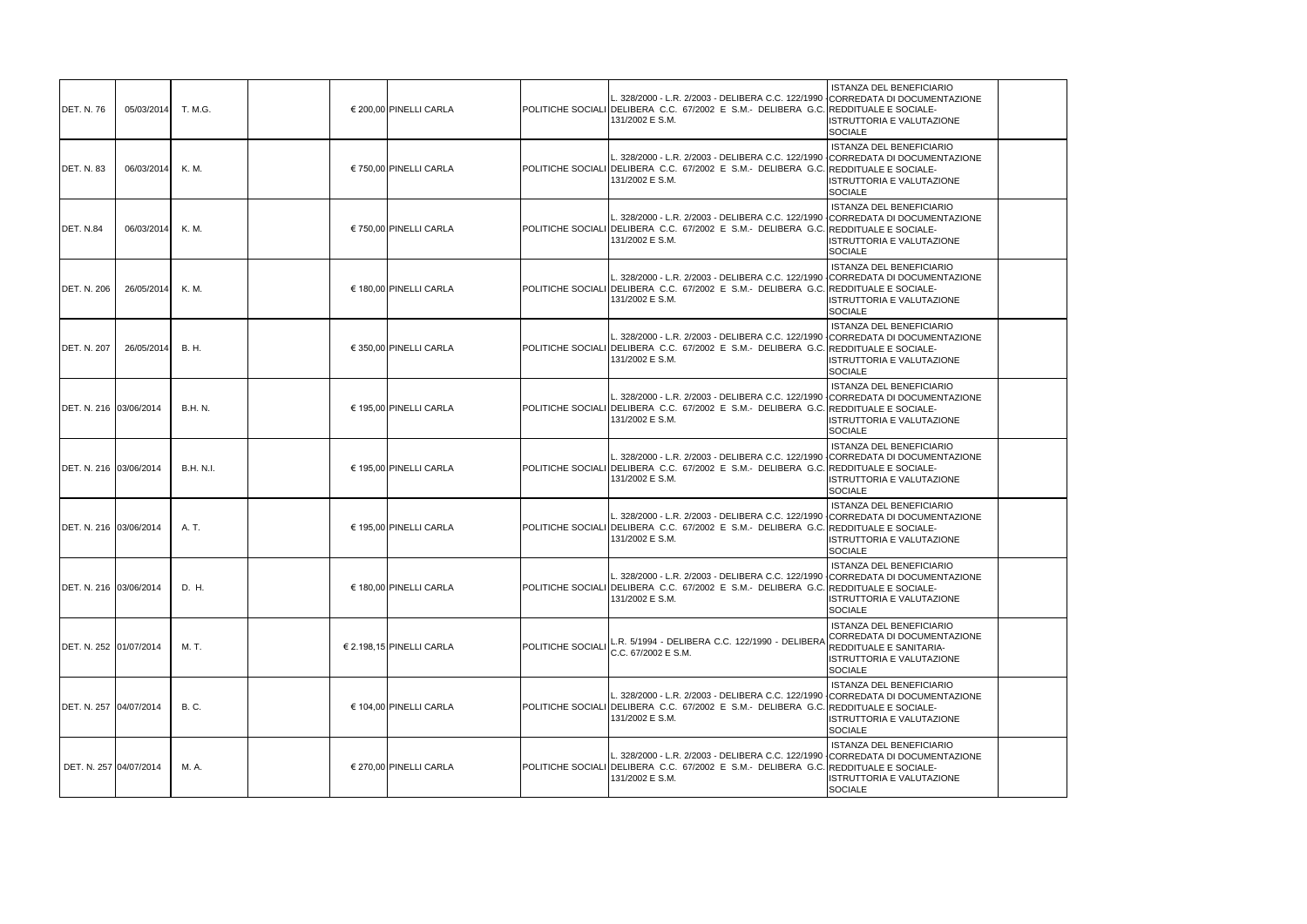| DET. N. 258 04/07/2014   |                              | D. A. | € 1.000,00 PINELLI CARLA |                   | L. 328/2000 - L.R. 2/2003 - DELIBERA C.C. 122/1990 CORREDATA DI DOCUMENTAZIONE<br>POLITICHE SOCIALI DELIBERA C.C. 67/2002 E S.M.- DELIBERA G.C. REDDITUALE E SOCIALE-<br>131/2002 E S.M. | ISTANZA DEL BENEFICIARIO<br><b>ISTRUTTORIA E VALUTAZIONE</b><br><b>SOCIALE</b>                                                                |
|--------------------------|------------------------------|-------|--------------------------|-------------------|------------------------------------------------------------------------------------------------------------------------------------------------------------------------------------------|-----------------------------------------------------------------------------------------------------------------------------------------------|
|                          | DET. N. 319 12/08/2014       | A. D. | € 961,00 PINELLI CARLA   |                   | L. 328/2000 - L.R. 2/2003 - DELIBERA C.C. 122/1990 CORREDATA DI DOCUMENTAZIONE<br>POLITICHE SOCIALI DELIBERA C.C. 67/2002 E S.M.- DELIBERA G.C. REDDITUALE E SOCIALE-<br>131/2002 E S.M. | <b>ISTANZA DEL BENEFICIARIO</b><br>ISTRUTTORIA E VALUTAZIONE<br><b>SOCIALE</b>                                                                |
|                          | DET. N. 319 12/08/2014 S. N. |       | € 723,50 PINELLI CARLA   |                   | L. 328/2000 - L.R. 2/2003 - DELIBERA C.C. 122/1990<br>POLITICHE SOCIALI DELIBERA C.C. 67/2002 E S.M.- DELIBERA G.C.<br>131/2002 E S.M.                                                   | <b>ISTANZA DEL BENEFICIARIO</b><br>CORREDATA DI DOCUMENTAZIONE<br>REDDITUALE E SOCIALE-<br>ISTRUTTORIA E VALUTAZIONE<br><b>SOCIALE</b>        |
|                          | DET. N. 319 12/08/2014       | V.C.  | € 401,50 PINELLI CARLA   |                   | L. 328/2000 - L.R. 2/2003 - DELIBERA C.C. 122/1990<br>POLITICHE SOCIALI IDELIBERA C.C. 67/2002 E S.M.- DELIBERA G.C.<br>131/2002 E S.M.                                                  | <b>ISTANZA DEL BENEFICIARIO</b><br>CORREDATA DI DOCUMENTAZIONE<br>REDDITUALE E SOCIALE-<br><b>ISTRUTTORIA E VALUTAZIONE</b><br><b>SOCIALE</b> |
|                          | DET. N. 319 12/08/2014       | D. H. | € 510,00 PINELLI CARLA   |                   | L. 328/2000 - L.R. 2/2003 - DELIBERA C.C. 122/1990<br>POLITICHE SOCIALI DELIBERA C.C. 67/2002 E S.M.- DELIBERA G.C.<br>131/2002 E S.M.                                                   | <b>ISTANZA DEL BENEFICIARIO</b><br>CORREDATA DI DOCUMENTAZIONE<br><b>REDDITUALE E SOCIALE-</b><br>ISTRUTTORIA E VALUTAZIONE<br><b>SOCIALE</b> |
|                          | DET. N. 319 12/08/2014       | M. R. | € 482,00 PINELLI CARLA   |                   | L. 328/2000 - L.R. 2/2003 - DELIBERA C.C. 122/1990<br>POLITICHE SOCIALI DELIBERA C.C. 67/2002 E S.M.- DELIBERA G.C.<br>131/2002 E S.M.                                                   | ISTANZA DEL BENEFICIARIO<br>CORREDATA DI DOCUMENTAZIONE<br><b>REDDITUALE E SOCIALE-</b><br><b>ISTRUTTORIA E VALUTAZIONE</b><br><b>SOCIALE</b> |
|                          | DET. N. 329 23/08/2014       | G. A. | € 290,00 PINELLI CARLA   |                   | L. 328/2000 - L.R. 2/2003 - DELIBERA C.C. 122/1990<br>POLITICHE SOCIALI DELIBERA C.C. 67/2002 E S.M.- DELIBERA G.C.<br>131/2002 E S.M.                                                   | <b>ISTANZA DEL BENEFICIARIO</b><br>CORREDATA DI DOCUMENTAZIONE<br>REDDITUALE E SOCIALE-<br>ISTRUTTORIA E VALUTAZIONE<br><b>SOCIALE</b>        |
|                          | DET. N. 340 03/09/2014       | M. A. | € 561,00 PINELLI CARLA   | POLITICHE SOCIALI | R. 5/1994 - DELIBERA C.C. 122/1990 - DELIBERA CORREDATA DI DOCUMENTAZIONE<br>C.C. 67/2002 E S.M.                                                                                         | <b>ISTANZA DEL BENEFICIARIO</b><br>REDDITUALE E SANITARIA-<br><b>ISTRUTTORIA E VALUTAZIONE</b><br><b>SOCIALE</b>                              |
|                          | DET. N. 364   15/09/2014     | K. E. | € 500,00 PINELLI CARLA   |                   | L. 328/2000 - L.R. 2/2003 - DELIBERA C.C. 122/1990<br>POLITICHE SOCIALI DELIBERA C.C. 67/2002 E S.M. DELIBERA G.C. REDDITUALE E SOCIALE-<br>131/2002 E S.M.                              | ISTANZA DEL BENEFICIARIO<br>CORREDATA DI DOCUMENTAZIONE<br>ISTRUTTORIA E VALUTAZIONE<br><b>SOCIALE</b>                                        |
|                          | DET. N. 389 25/09/2014       | P. S. | € 450,00 PINELLI CARLA   |                   | L. 328/2000 - L.R. 2/2003 - DELIBERA C.C. 122/1990<br>POLITICHE SOCIALI DELIBERA C.C. 67/2002 E S.M.- DELIBERA G.C. REDDITUALE E SOCIALE-<br>131/2002 E S.M.                             | <b>ISTANZA DEL BENEFICIARIO</b><br>CORREDATA DI DOCUMENTAZIONE<br><b>ISTRUTTORIA E VALUTAZIONE</b><br><b>SOCIALE</b>                          |
| DET. N. 431   13/10/2014 |                              | D. C. | € 2.632,21 PINELLI CARLA | POLITICHE SOCIALI | L.R. 5/1994 - DELIBERA C.C. 122/1990 - DELIBERA CORREDATA DI DOCUMENTAZIONE<br>C.C. 67/2002 E S.M.                                                                                       | <b>ISTANZA DEL BENEFICIARIO</b><br>REDDITUALE E SANITARIA-<br>ISTRUTTORIA E VALUTAZIONE<br>SOCIALE                                            |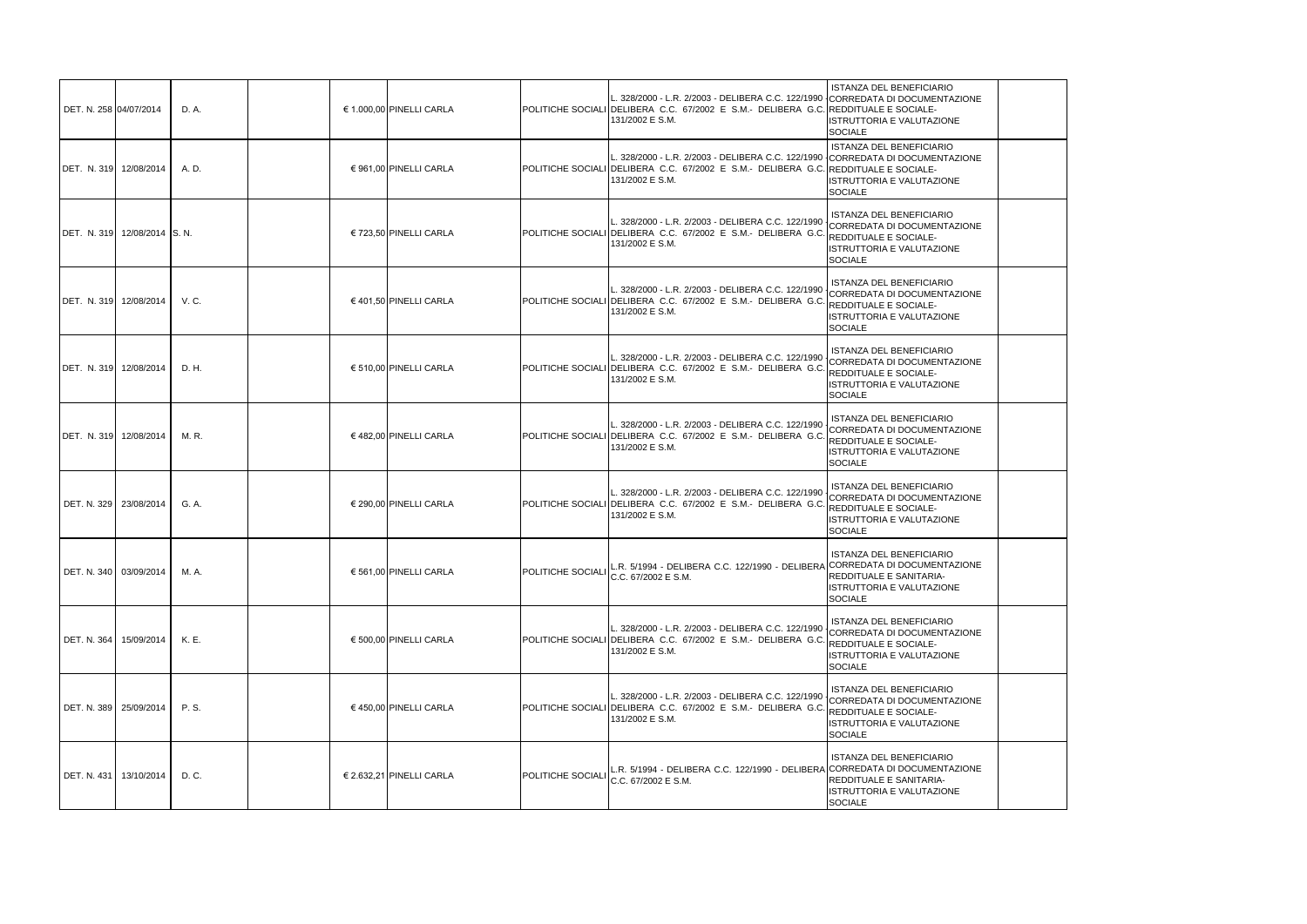| DET. N. 440 21/10/2014   | <b>B.A.</b> E. | € 225,00 PINELLI CARLA | L. 328/2000 - L.R. 2/2003 - DELIBERA C.C. 122/1990<br>POLITICHE SOCIALI DELIBERA C.C. 67/2002 E S.M.- DELIBERA G.(<br>131/2002 E S.M.                        | <b>ISTANZA DEL BENEFICIARIO</b><br>CORREDATA DI DOCUMENTAZIONE<br>REDDITUALE E SOCIALE-<br>ISTRUTTORIA E VALUTAZIONE<br><b>SOCIALE</b>               |
|--------------------------|----------------|------------------------|--------------------------------------------------------------------------------------------------------------------------------------------------------------|------------------------------------------------------------------------------------------------------------------------------------------------------|
| DET. N. 440 21/10/2014   | <b>B.A. J.</b> | € 200,00 PINELLI CARLA | L. 328/2000 - L.R. 2/2003 - DELIBERA C.C. 122/199(<br>POLITICHE SOCIALI DELIBERA C.C. 67/2002 E S.M.- DELIBERA G.C<br>131/2002 E S.M.                        | <b>ISTANZA DEL BENEFICIARIO</b><br>CORREDATA DI DOCUMENTAZIONE<br><b>REDDITUALE E SOCIALE-</b><br>ISTRUTTORIA E VALUTAZIONE<br><b>SOCIALE</b>        |
| DET. N. 440   21/10/2014 | <b>B.H. N.</b> | € 280,00 PINELLI CARLA | L. 328/2000 - L.R. 2/2003 - DELIBERA C.C. 122/1990<br>POLITICHE SOCIALI DELIBERA C.C. 67/2002 E S.M.- DELIBERA G.(<br>131/2002 E S.M.                        | <b>ISTANZA DEL BENEFICIARIO</b><br>CORREDATA DI DOCUMENTAZIONE<br>REDDITUALE E SOCIALE-<br>ISTRUTTORIA E VALUTAZIONE<br>SOCIALE                      |
| DET. N. 440 21/10/2014   | <b>B.H. N.</b> | € 280,00 PINELLI CARLA | L. 328/2000 - L.R. 2/2003 - DELIBERA C.C. 122/1990<br>POLITICHE SOCIALI DELIBERA C.C. 67/2002 E S.M.- DELIBERA G.(<br>131/2002 E S.M.                        | <b>ISTANZA DEL BENEFICIARIO</b><br>CORREDATA DI DOCUMENTAZIONE<br><b>REDDITUALE E SOCIALE-</b><br><b>ISTRUTTORIA E VALUTAZIONE</b><br><b>SOCIALE</b> |
| DET. N. 440   21/10/2014 | G. M.          | € 150,00 PINELLI CARLA | L. 328/2000 - L.R. 2/2003 - DELIBERA C.C. 122/1990<br>POLITICHE SOCIALI DELIBERA C.C. 67/2002 E S.M.- DELIBERA G.C. REDDITUALE E SOCIALE-<br>131/2002 E S.M. | <b>ISTANZA DEL BENEFICIARIO</b><br>CORREDATA DI DOCUMENTAZIONE<br>ISTRUTTORIA E VALUTAZIONE<br><b>SOCIALE</b>                                        |
| DET. N. 440 21/10/2014   | G. V.          | € 150,00 PINELLI CARLA | L. 328/2000 - L.R. 2/2003 - DELIBERA C.C. 122/1990<br>POLITICHE SOCIALI DELIBERA C.C. 67/2002 E S.M.- DELIBERA G.<br>131/2002 E S.M.                         | <b>ISTANZA DEL BENEFICIARIO</b><br>CORREDATA DI DOCUMENTAZIONE<br><b>REDDITUALE E SOCIALE-</b><br>ISTRUTTORIA E VALUTAZIONE<br><b>SOCIALE</b>        |
| DET. N. 440 21/10/2014   | M. A.          | € 135,00 PINELLI CARLA | L. 328/2000 - L.R. 2/2003 - DELIBERA C.C. 122/1990<br>POLITICHE SOCIALI DELIBERA C.C. 67/2002 E S.M.- DELIBERA G.C<br>131/2002 E S.M.                        | <b>ISTANZA DEL BENEFICIARIO</b><br>CORREDATA DI DOCUMENTAZIONE<br><b>REDDITUALE E SOCIALE-</b><br>ISTRUTTORIA E VALUTAZIONE<br><b>SOCIALE</b>        |
| DET. N. 440 21/10/2014   | P.E.           | € 150,00 PINELLI CARLA | L. 328/2000 - L.R. 2/2003 - DELIBERA C.C. 122/1990<br>POLITICHE SOCIALI DELIBERA C.C. 67/2002 E S.M. DELIBERA G.C. REDDITUALE E SOCIALE-<br>131/2002 E S.M.  | <b>ISTANZA DEL BENEFICIARIO</b><br>CORREDATA DI DOCUMENTAZIONE<br>ISTRUTTORIA E VALUTAZIONE<br><b>SOCIALE</b>                                        |
| DET. N. 440 21/10/2014   | P. S.          | € 150,00 PINELLI CARLA | 328/2000 - L.R. 2/2003 - DELIBERA C.C. 122/1990<br>POLITICHE SOCIALI DELIBERA C.C. 67/2002 E S.M.- DELIBERA G.(<br>131/2002 E S.M.                           | <b>ISTANZA DEL BENEFICIARIO</b><br>CORREDATA DI DOCUMENTAZIONE<br>REDDITUALE E SOCIALE-<br>ISTRUTTORIA E VALUTAZIONE<br><b>SOCIALE</b>               |
| DET. N. 440 21/10/2014   | P. M.          | € 288,00 PINELLI CARLA | L. 328/2000 - L.R. 2/2003 - DELIBERA C.C. 122/1990<br>POLITICHE SOCIALI DELIBERA C.C. 67/2002 E S.M.- DELIBERA G.C<br>131/2002 E S.M.                        | <b>ISTANZA DEL BENEFICIARIO</b><br>CORREDATA DI DOCUMENTAZIONE<br>REDDITUALE E SOCIALE-<br>ISTRUTTORIA E VALUTAZIONE<br><b>SOCIALE</b>               |
| DET. N. 440 21/10/2014   | P.P.           | € 288,00 PINELLI CARLA | L. 328/2000 - L.R. 2/2003 - DELIBERA C.C. 122/1990<br>POLITICHE SOCIALI DELIBERA C.C. 67/2002 E S.M.- DELIBERA G.(<br>131/2002 E S.M.                        | <b>ISTANZA DEL BENEFICIARIO</b><br>CORREDATA DI DOCUMENTAZIONE<br>FIREDDITUALE E SOCIALE-<br>ISTRUTTORIA E VALUTAZIONE<br><b>SOCIALE</b>             |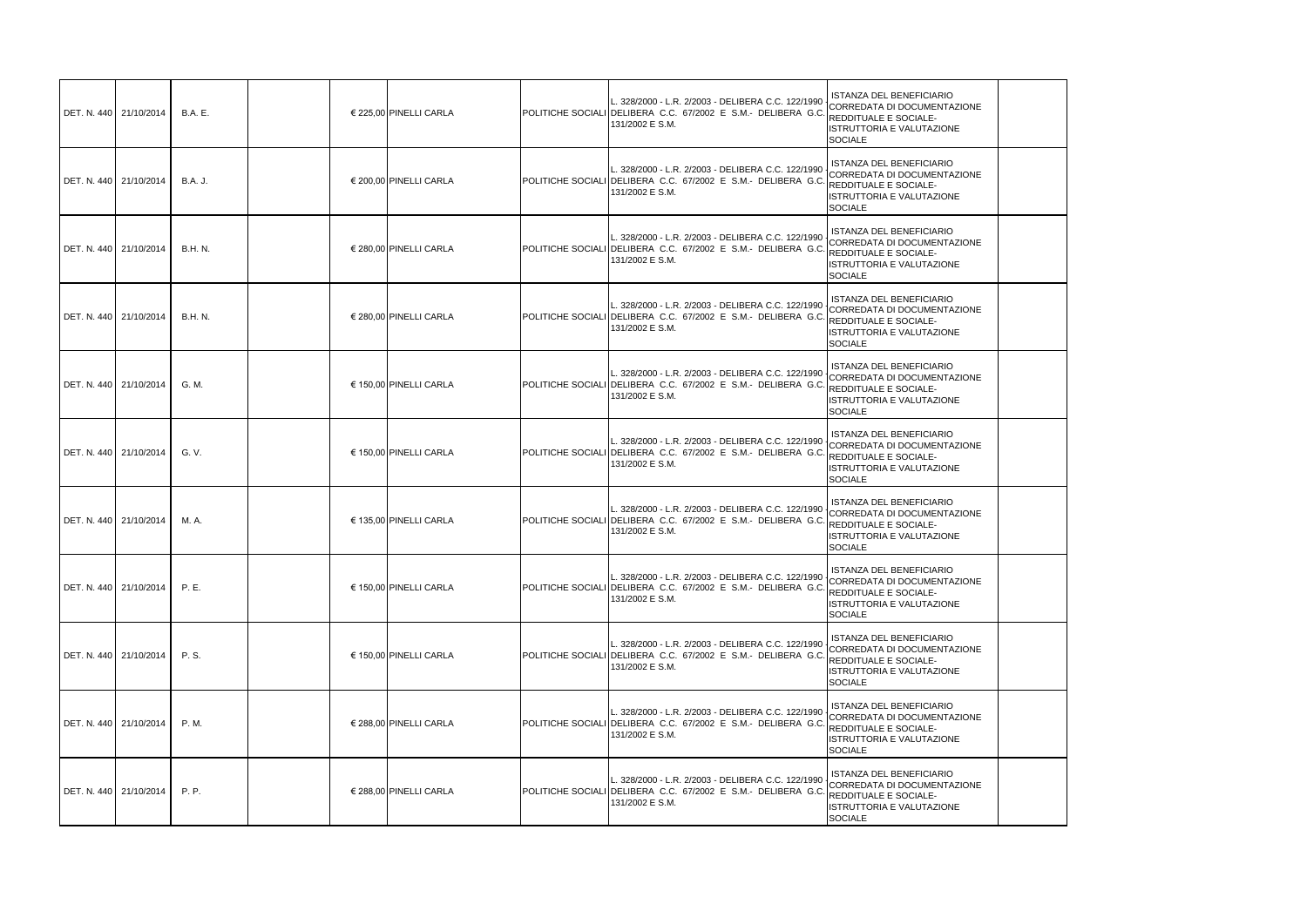| DET. N. 440 21/10/2014 |                        | S. A.          | € 175,00 PINELLI CARLA | L. 328/2000 - L.R. 2/2003 - DELIBERA C.C. 122/1990<br>POLITICHE SOCIALI DELIBERA C.C. 67/2002 E S.M.- DELIBERA G.C.<br>131/2002 E S.M. | ISTANZA DEL BENEFICIARIO<br>CORREDATA DI DOCUMENTAZIONE<br>REDDITUALE E SOCIALE-<br>STRUTTORIA E VALUTAZIONE<br><b>SOCIALE</b>         |
|------------------------|------------------------|----------------|------------------------|----------------------------------------------------------------------------------------------------------------------------------------|----------------------------------------------------------------------------------------------------------------------------------------|
| DET. N. 440 21/10/2014 |                        | S. M.          | € 175.00 PINELLI CARLA | L. 328/2000 - L.R. 2/2003 - DELIBERA C.C. 122/1990<br>POLITICHE SOCIALI DELIBERA C.C. 67/2002 E S.M.- DELIBERA G.C.<br>131/2002 E S.M. | ISTANZA DEL BENEFICIARIO<br>CORREDATA DI DOCUMENTAZIONE<br>REDDITUALE E SOCIALE-<br>STRUTTORIA E VALUTAZIONE<br><b>SOCIALE</b>         |
| DET. N. 440 21/10/2014 |                        | S. S.          | € 158,00 PINELLI CARLA | L. 328/2000 - L.R. 2/2003 - DELIBERA C.C. 122/1990<br>POLITICHE SOCIALI DELIBERA C.C. 67/2002 E S.M.- DELIBERA G.C<br>131/2002 E S.M.  | ISTANZA DEL BENEFICIARIO<br>CORREDATA DI DOCUMENTAZIONE<br>REDDITUALE E SOCIALE-<br>ISTRUTTORIA E VALUTAZIONE<br>SOCIALE               |
|                        | DET. N. 440 21/10/2014 | T. A.          | € 200,00 PINELLI CARLA | L. 328/2000 - L.R. 2/2003 - DELIBERA C.C. 122/1990<br>POLITICHE SOCIALI DELIBERA C.C. 67/2002 E S.M.- DELIBERA G.C<br>131/2002 E S.M.  | ISTANZA DEL BENEFICIARIO<br>CORREDATA DI DOCUMENTAZIONE<br>REDDITUALE E SOCIALE-<br>STRUTTORIA E VALUTAZIONE<br><b>SOCIALE</b>         |
|                        | DET. N. 440 21/10/2014 | T. G.          | € 200,00 PINELLI CARLA | L. 328/2000 - L.R. 2/2003 - DELIBERA C.C. 122/1990<br>POLITICHE SOCIALI DELIBERA C.C. 67/2002 E S.M.- DELIBERA G.C.<br>131/2002 E S.M. | ISTANZA DEL BENEFICIARIO<br>CORREDATA DI DOCUMENTAZIONE<br>REDDITUALE E SOCIALE-<br><b>ISTRUTTORIA E VALUTAZIONE</b><br><b>SOCIALE</b> |
| DET. N. 440 21/10/2014 |                        | V. G.B.        | € 270,00 PINELLI CARLA | L. 328/2000 - L.R. 2/2003 - DELIBERA C.C. 122/1990<br>POLITICHE SOCIALI DELIBERA C.C. 67/2002 E S.M.- DELIBERA G.C<br>131/2002 E S.M.  | ISTANZA DEL BENEFICIARIO<br>CORREDATA DI DOCUMENTAZIONE<br>REDDITUALE E SOCIALE-<br>ISTRUTTORIA E VALUTAZIONE<br><b>SOCIALE</b>        |
| DET. N. 440 21/10/2014 |                        | V. V.          | € 135,00 PINELLI CARLA | L. 328/2000 - L.R. 2/2003 - DELIBERA C.C. 122/1990<br>POLITICHE SOCIALI DELIBERA C.C. 67/2002 E S.M.- DELIBERA G.C.<br>131/2002 E S.M. | ISTANZA DEL BENEFICIARIO<br>CORREDATA DI DOCUMENTAZIONE<br>REDDITUALE E SOCIALE-<br><b>ISTRUTTORIA E VALUTAZIONE</b><br><b>SOCIALE</b> |
| DET. N. 462 29/10/2014 |                        | A. S.          | € 400.00 PINELLI CARLA | L. 328/2000 - L.R. 2/2003 - DELIBERA C.C. 122/1990<br>POLITICHE SOCIALI DELIBERA C.C. 67/2002 E S.M.- DELIBERA G.C.<br>131/2002 E S.M. | ISTANZA DEL BENEFICIARIO<br>CORREDATA DI DOCUMENTAZIONE<br>REDDITUALE E SOCIALE-<br>STRUTTORIA E VALUTAZIONE<br><b>SOCIALE</b>         |
| DET. N. 462 29/10/2014 |                        | <b>B. N.D.</b> | € 530,10 PINELLI CARLA | L. 328/2000 - L.R. 2/2003 - DELIBERA C.C. 122/1990<br>POLITICHE SOCIALI DELIBERA C.C. 67/2002 E S.M.- DELIBERA G.C<br>131/2002 E S.M.  | ISTANZA DEL BENEFICIARIO<br>CORREDATA DI DOCUMENTAZIONE<br>REDDITUALE E SOCIALE-<br><b>ISTRUTTORIA E VALUTAZIONE</b><br>SOCIALE        |
| DET. N. 462 29/10/2014 |                        | D.I. R.        | € 350,20 PINELLI CARLA | L. 328/2000 - L.R. 2/2003 - DELIBERA C.C. 122/1990<br>POLITICHE SOCIALI DELIBERA C.C. 67/2002 E S.M.- DELIBERA G.C.<br>131/2002 E S.M. | ISTANZA DEL BENEFICIARIO<br>CORREDATA DI DOCUMENTAZIONE<br>REDDITUALE E SOCIALE-<br>ISTRUTTORIA E VALUTAZIONE<br>SOCIALE               |
| DET. N. 462 29/10/2014 |                        | D. B           | € 400,00 PINELLI CARLA | L. 328/2000 - L.R. 2/2003 - DELIBERA C.C. 122/1990<br>POLITICHE SOCIALI DELIBERA C.C. 67/2002 E S.M.- DELIBERA G.C.<br>131/2002 E S.M. | ISTANZA DEL BENEFICIARIO<br>CORREDATA DI DOCUMENTAZIONE<br>REDDITUALE E SOCIALE-<br>STRUTTORIA E VALUTAZIONE<br><b>SOCIALE</b>         |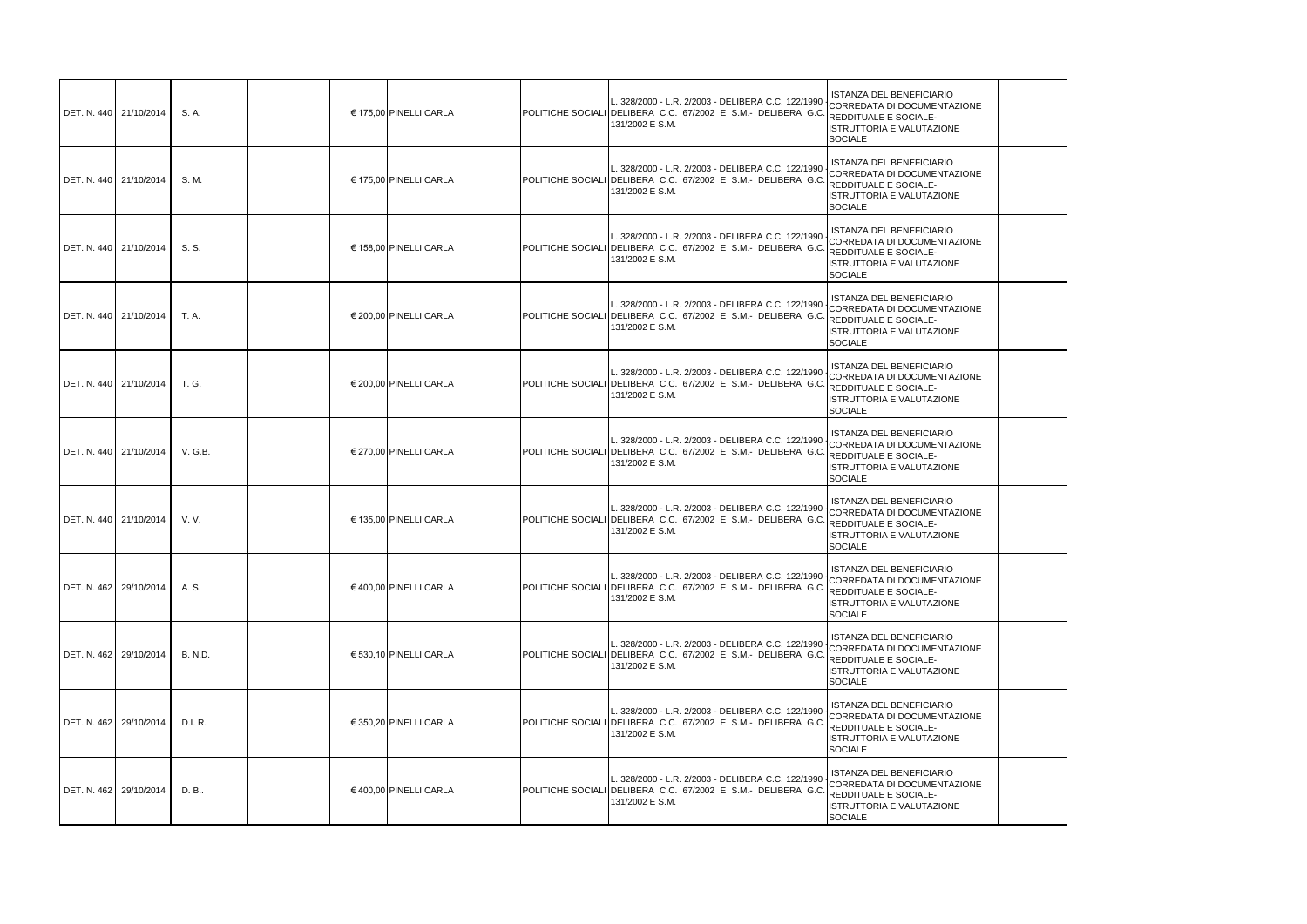| DET. N. 462 29/10/2014 |                        | D. H.          | € 200,00 PINELLI CARLA | L. 328/2000 - L.R. 2/2003 - DELIBERA C.C. 122/1990<br>POLITICHE SOCIALI DELIBERA C.C. 67/2002 E S.M.- DELIBERA G.(<br>131/2002 E S.M.                        | <b>ISTANZA DEL BENEFICIARIO</b><br>CORREDATA DI DOCUMENTAZIONE<br>REDDITUALE E SOCIALE-<br>ISTRUTTORIA E VALUTAZIONE<br><b>SOCIALE</b>               |
|------------------------|------------------------|----------------|------------------------|--------------------------------------------------------------------------------------------------------------------------------------------------------------|------------------------------------------------------------------------------------------------------------------------------------------------------|
|                        | DET. N. 462 29/10/2014 | G. V.          | € 285,60 PINELLI CARLA | 328/2000 - L.R. 2/2003 - DELIBERA C.C. 122/1990<br>POLITICHE SOCIALI DELIBERA C.C. 67/2002 E S.M.- DELIBERA G.C<br>131/2002 E S.M.                           | <b>ISTANZA DEL BENEFICIARIO</b><br>CORREDATA DI DOCUMENTAZIONE<br><b>REDDITUALE E SOCIALE-</b><br><b>ISTRUTTORIA E VALUTAZIONE</b><br><b>SOCIALE</b> |
|                        | DET. N. 462 29/10/2014 | J. M.          | € 530,20 PINELLI CARLA | L. 328/2000 - L.R. 2/2003 - DELIBERA C.C. 122/1990<br>POLITICHE SOCIALI DELIBERA C.C. 67/2002 E S.M.- DELIBERA G.(<br>131/2002 E S.M.                        | <b>ISTANZA DEL BENEFICIARIO</b><br>CORREDATA DI DOCUMENTAZIONE<br>REDDITUALE E SOCIALE-<br>ISTRUTTORIA E VALUTAZIONE<br><b>SOCIALE</b>               |
|                        | DET. N. 462 29/10/2014 | J. M.          | € 530,20 PINELLI CARLA | L. 328/2000 - L.R. 2/2003 - DELIBERA C.C. 122/1990<br>POLITICHE SOCIALI DELIBERA C.C. 67/2002 E S.M.- DELIBERA G.(<br>131/2002 E S.M.                        | <b>ISTANZA DEL BENEFICIARIO</b><br>CORREDATA DI DOCUMENTAZIONE<br><b>REDDITUALE E SOCIALE-</b><br><b>ISTRUTTORIA E VALUTAZIONE</b><br><b>SOCIALE</b> |
|                        | DET. N. 462 29/10/2014 | M. R.          | € 350,60 PINELLI CARLA | L. 328/2000 - L.R. 2/2003 - DELIBERA C.C. 122/1990<br>POLITICHE SOCIALI DELIBERA C.C. 67/2002 E S.M.- DELIBERA G.C. REDDITUALE E SOCIALE-<br>131/2002 E S.M. | <b>ISTANZA DEL BENEFICIARIO</b><br>CORREDATA DI DOCUMENTAZIONE<br>ISTRUTTORIA E VALUTAZIONE<br><b>SOCIALE</b>                                        |
|                        | DET. N. 462 29/10/2014 | N. J.O.        | € 530,20 PINELLI CARLA | L. 328/2000 - L.R. 2/2003 - DELIBERA C.C. 122/1990<br>POLITICHE SOCIALI DELIBERA C.C. 67/2002 E S.M.- DELIBERA G.<br>131/2002 E S.M.                         | <b>ISTANZA DEL BENEFICIARIO</b><br>CORREDATA DI DOCUMENTAZIONE<br><b>REDDITUALE E SOCIALE-</b><br>ISTRUTTORIA E VALUTAZIONE<br><b>SOCIALE</b>        |
| DET. N. 462 29/10/2014 |                        | V. G.B.        | € 350,00 PINELLI CARLA | L. 328/2000 - L.R. 2/2003 - DELIBERA C.C. 122/1990<br>POLITICHE SOCIALI DELIBERA C.C. 67/2002 E S.M.- DELIBERA G.C<br>131/2002 E S.M.                        | <b>ISTANZA DEL BENEFICIARIO</b><br>CORREDATA DI DOCUMENTAZIONE<br><b>REDDITUALE E SOCIALE-</b><br>ISTRUTTORIA E VALUTAZIONE<br><b>SOCIALE</b>        |
|                        | DET. N. 462 29/10/2014 | V. V.          | € 450,00 PINELLI CARLA | L. 328/2000 - L.R. 2/2003 - DELIBERA C.C. 122/1990<br>POLITICHE SOCIALI DELIBERA C.C. 67/2002 E S.M. DELIBERA G.C. REDDITUALE E SOCIALE-<br>131/2002 E S.M.  | <b>ISTANZA DEL BENEFICIARIO</b><br>CORREDATA DI DOCUMENTAZIONE<br>ISTRUTTORIA E VALUTAZIONE<br><b>SOCIALE</b>                                        |
|                        | DET. N. 462 29/10/2014 | V.C.           | € 250,00 PINELLI CARLA | 328/2000 - L.R. 2/2003 - DELIBERA C.C. 122/1990<br>POLITICHE SOCIALI DELIBERA C.C. 67/2002 E S.M.- DELIBERA G.(<br>131/2002 E S.M.                           | <b>ISTANZA DEL BENEFICIARIO</b><br>CORREDATA DI DOCUMENTAZIONE<br>REDDITUALE E SOCIALE-<br>ISTRUTTORIA E VALUTAZIONE<br><b>SOCIALE</b>               |
|                        | DET. N. 462 29/10/2014 | Y. S.          | € 250,00 PINELLI CARLA | L. 328/2000 - L.R. 2/2003 - DELIBERA C.C. 122/1990<br>POLITICHE SOCIALI DELIBERA C.C. 67/2002 E S.M.- DELIBERA G.C<br>131/2002 E S.M.                        | <b>ISTANZA DEL BENEFICIARIO</b><br>CORREDATA DI DOCUMENTAZIONE<br>REDDITUALE E SOCIALE-<br>ISTRUTTORIA E VALUTAZIONE<br><b>SOCIALE</b>               |
| DET. N. 462 29/10/2014 |                        | <b>B.A.</b> E. | € 409,50 PINELLI CARLA | L. 328/2000 - L.R. 2/2003 - DELIBERA C.C. 122/1990<br>POLITICHE SOCIALI DELIBERA C.C. 67/2002 E S.M.- DELIBERA G.C<br>131/2002 E S.M.                        | <b>ISTANZA DEL BENEFICIARIO</b><br>CORREDATA DI DOCUMENTAZIONE<br>FIREDDITUALE E SOCIALE-<br>ISTRUTTORIA E VALUTAZIONE<br><b>SOCIALE</b>             |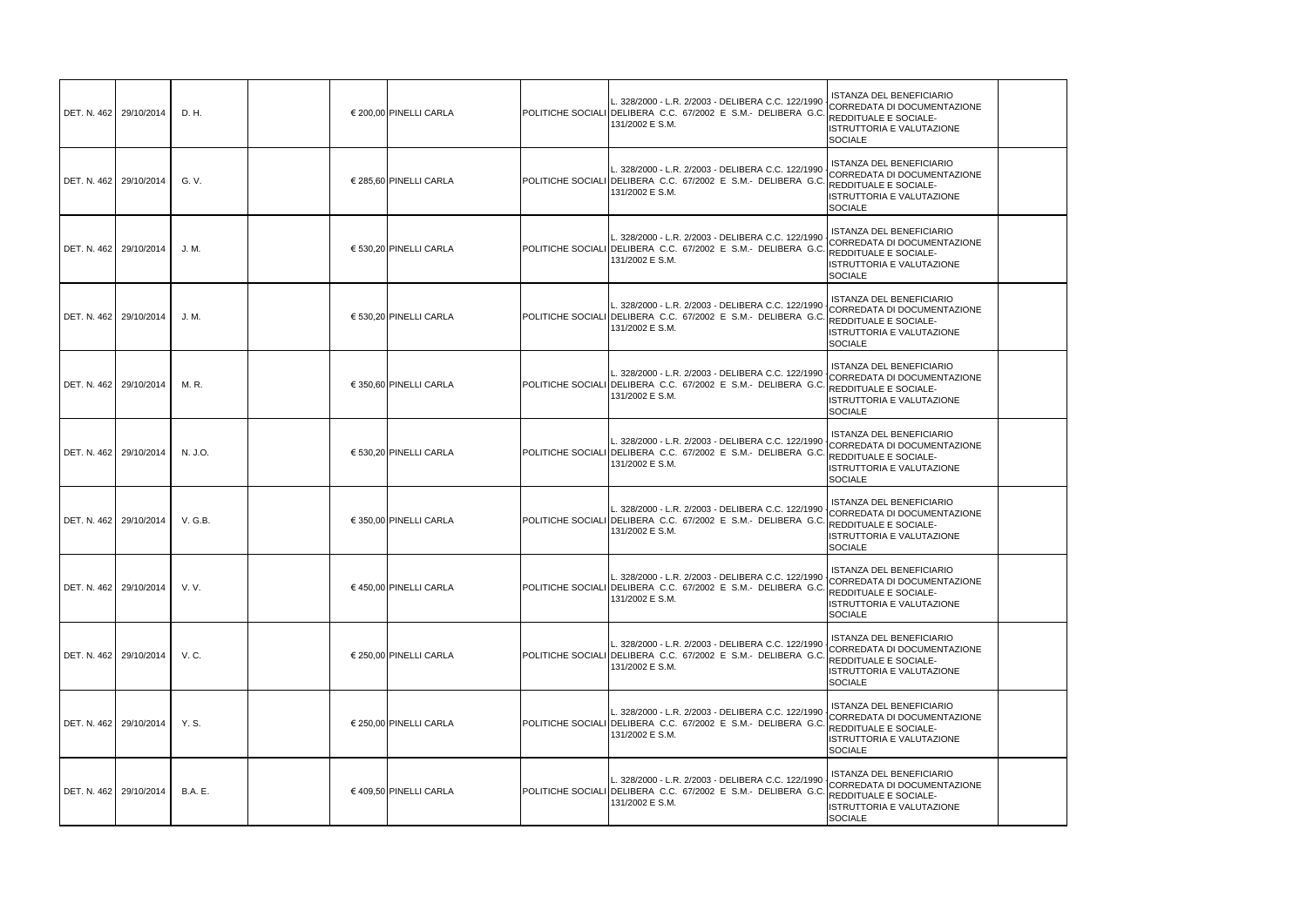| DET. N. 462 29/10/2014 |                          | P. M.          | € 409,50 PINELLI CARLA | L. 328/2000 - L.R. 2/2003 - DELIBERA C.C. 122/1990<br>POLITICHE SOCIALI DELIBERA C.C. 67/2002 E S.M.- DELIBERA G.(<br>131/2002 E S.M.                        | <b>ISTANZA DEL BENEFICIARIO</b><br>CORREDATA DI DOCUMENTAZIONE<br>REDDITUALE E SOCIALE-<br>ISTRUTTORIA E VALUTAZIONE<br><b>SOCIALE</b>               |
|------------------------|--------------------------|----------------|------------------------|--------------------------------------------------------------------------------------------------------------------------------------------------------------|------------------------------------------------------------------------------------------------------------------------------------------------------|
|                        | DET. N. 463 29/10/2014   | <b>B.H. N.</b> | € 117,00 PINELLI CARLA | 328/2000 - L.R. 2/2003 - DELIBERA C.C. 122/1990<br>POLITICHE SOCIALI DELIBERA C.C. 67/2002 E S.M.- DELIBERA G.C<br>131/2002 E S.M.                           | <b>ISTANZA DEL BENEFICIARIO</b><br>CORREDATA DI DOCUMENTAZIONE<br><b>REDDITUALE E SOCIALE-</b><br>ISTRUTTORIA E VALUTAZIONE<br><b>SOCIALE</b>        |
|                        | DET. N. 463   29/10/2014 | <b>P.P.</b>    | € 120,00 PINELLI CARLA | L. 328/2000 - L.R. 2/2003 - DELIBERA C.C. 122/1990<br>POLITICHE SOCIALI DELIBERA C.C. 67/2002 E S.M.- DELIBERA G.(<br>131/2002 E S.M.                        | <b>ISTANZA DEL BENEFICIARIO</b><br>CORREDATA DI DOCUMENTAZIONE<br>REDDITUALE E SOCIALE-<br>ISTRUTTORIA E VALUTAZIONE<br>SOCIALE                      |
| DET. N. 464 29/10/2014 |                          | <b>B.N.</b>    | € 230,00 PINELLI CARLA | L. 328/2000 - L.R. 2/2003 - DELIBERA C.C. 122/1990<br>POLITICHE SOCIALI DELIBERA C.C. 67/2002 E S.M.- DELIBERA G.(<br>131/2002 E S.M.                        | <b>ISTANZA DEL BENEFICIARIO</b><br>CORREDATA DI DOCUMENTAZIONE<br><b>REDDITUALE E SOCIALE-</b><br><b>ISTRUTTORIA E VALUTAZIONE</b><br><b>SOCIALE</b> |
| DET. N. 464 29/10/2014 |                          | S. R.          | € 267,00 PINELLI CARLA | L. 328/2000 - L.R. 2/2003 - DELIBERA C.C. 122/1990<br>POLITICHE SOCIALI DELIBERA C.C. 67/2002 E S.M.- DELIBERA G.C. REDDITUALE E SOCIALE-<br>131/2002 E S.M. | <b>ISTANZA DEL BENEFICIARIO</b><br>CORREDATA DI DOCUMENTAZIONE<br>ISTRUTTORIA E VALUTAZIONE<br><b>SOCIALE</b>                                        |
|                        | DET. N. 464 29/10/2014   | A. D.          | € 300,00 PINELLI CARLA | L. 328/2000 - L.R. 2/2003 - DELIBERA C.C. 122/1990<br>POLITICHE SOCIALI DELIBERA C.C. 67/2002 E S.M.- DELIBERA G.<br>131/2002 E S.M.                         | <b>ISTANZA DEL BENEFICIARIO</b><br>CORREDATA DI DOCUMENTAZIONE<br><b>REDDITUALE E SOCIALE-</b><br>ISTRUTTORIA E VALUTAZIONE<br><b>SOCIALE</b>        |
| DET. N. 464 29/10/2014 |                          | E. R.          | € 256,00 PINELLI CARLA | L. 328/2000 - L.R. 2/2003 - DELIBERA C.C. 122/1990<br>POLITICHE SOCIALI DELIBERA C.C. 67/2002 E S.M.- DELIBERA G.C<br>131/2002 E S.M.                        | <b>ISTANZA DEL BENEFICIARIO</b><br>CORREDATA DI DOCUMENTAZIONE<br><b>REDDITUALE E SOCIALE-</b><br>ISTRUTTORIA E VALUTAZIONE<br><b>SOCIALE</b>        |
|                        | DET. N. 464 29/10/2014   | P.P.           | € 235,00 PINELLI CARLA | L. 328/2000 - L.R. 2/2003 - DELIBERA C.C. 122/1990<br>POLITICHE SOCIALI DELIBERA C.C. 67/2002 E S.M. DELIBERA G.C. REDDITUALE E SOCIALE-<br>131/2002 E S.M.  | <b>ISTANZA DEL BENEFICIARIO</b><br>CORREDATA DI DOCUMENTAZIONE<br>ISTRUTTORIA E VALUTAZIONE<br><b>SOCIALE</b>                                        |
| <b>DET. 493</b>        | 14/11/2014               | C. A.          | € 300.00 PINELLI CARLA | 328/2000 - L.R. 2/2003 - DELIBERA C.C. 122/1990<br>POLITICHE SOCIALI DELIBERA C.C. 67/2002 E S.M.- DELIBERA G.(<br>131/2002 E S.M.                           | <b>ISTANZA DEL BENEFICIARIO</b><br>CORREDATA DI DOCUMENTAZIONE<br>REDDITUALE E SOCIALE-<br>ISTRUTTORIA E VALUTAZIONE<br><b>SOCIALE</b>               |
| DET. N. 603 23/12/2014 |                          | <b>B.C.</b>    | € 208,00 PINELLI CARLA | L. 328/2000 - L.R. 2/2003 - DELIBERA C.C. 122/1990<br>POLITICHE SOCIALI DELIBERA C.C. 67/2002 E S.M.- DELIBERA G.C<br>131/2002 E S.M.                        | <b>ISTANZA DEL BENEFICIARIO</b><br>CORREDATA DI DOCUMENTAZIONE<br>REDDITUALE E SOCIALE-<br>ISTRUTTORIA E VALUTAZIONE<br><b>SOCIALE</b>               |
|                        | DET. N. 604 23/12/2014   | M. A.          | € 561,00 PINELLI CARLA | L. 328/2000 - L.R. 2/2003 - DELIBERA C.C. 122/1990<br>POLITICHE SOCIALI DELIBERA C.C. 67/2002 E S.M.- DELIBERA G.(<br>131/2002 E S.M.                        | <b>ISTANZA DEL BENEFICIARIO</b><br>CORREDATA DI DOCUMENTAZIONE<br>FIREDDITUALE E SOCIALE-<br>ISTRUTTORIA E VALUTAZIONE<br><b>SOCIALE</b>             |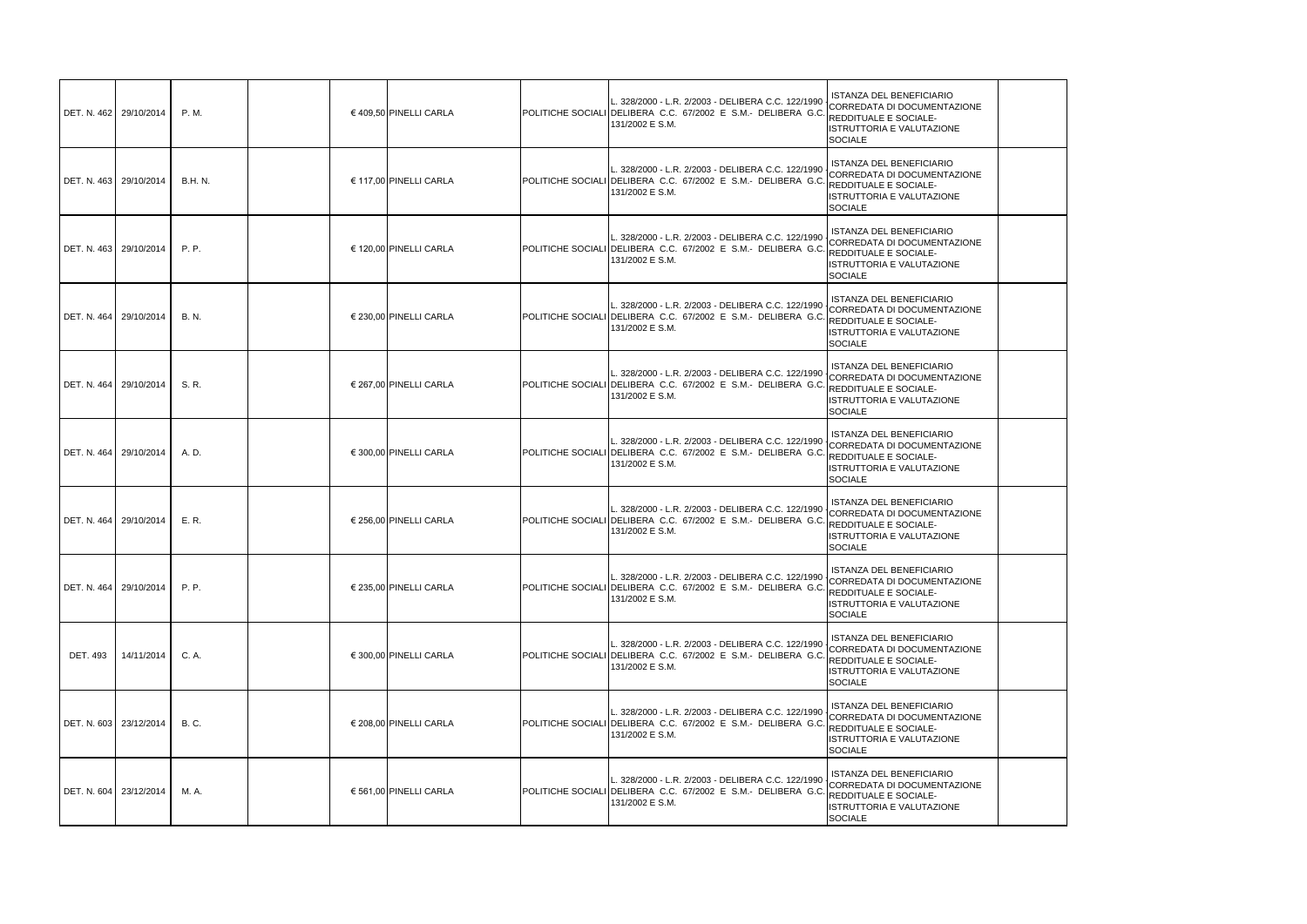| DET. N. 605 23/12/2014          |                              | C. S.                                |  | € 380,00 PINELLI CARLA       |                   | L. 328/2000 - L.R. 2/2003 - DELIBERA C.C. 122/1990 CORREDATA DI DOCUMENTAZIONE<br>POLITICHE SOCIALI DELIBERA C.C. 67/2002 E S.M.- DELIBERA G.C. REDDITUALE E SOCIALE-<br>131/2002 E S.M. | ISTANZA DEL BENEFICIARIO<br><b>ISTRUTTORIA E VALUTAZIONE</b><br><b>SOCIALE</b>                                       |
|---------------------------------|------------------------------|--------------------------------------|--|------------------------------|-------------------|------------------------------------------------------------------------------------------------------------------------------------------------------------------------------------------|----------------------------------------------------------------------------------------------------------------------|
| DET. N. 605 23/12/2014          |                              | K. N.                                |  | € 130,00 PINELLI CARLA       |                   | L. 328/2000 - L.R. 2/2003 - DELIBERA C.C. 122/1990<br>POLITICHE SOCIALI DELIBERA C.C. 67/2002 E S.M.- DELIBERA G.C. REDDITUALE E SOCIALE-<br>131/2002 E S.M.                             | <b>ISTANZA DEL BENEFICIARIO</b><br>CORREDATA DI DOCUMENTAZIONE<br><b>ISTRUTTORIA E VALUTAZIONE</b><br><b>SOCIALE</b> |
| DET. N. 609 27/12/2014          |                              | D. C.                                |  | € 1.581,00 PINELLI CARLA     | POLITICHE SOCIALI | L.R. 5/1994 - DELIBERA C.C. 122/1990 - DELIBERA CORREDATA DI DOCUMENTAZIONE<br>C.C. 67/2002 E S.M.                                                                                       | <b>ISTANZA DEL BENEFICIARIO</b><br>REDDITUALE E SANITARIA-<br><b>ISTRUTTORIA E VALUTAZIONE</b><br><b>SOCIALE</b>     |
|                                 | DET. N. 653 31/12/2014       | K. N.                                |  | € 300,00 PINELLI CARLA       |                   | L. 328/2000 - L.R. 2/2003 - DELIBERA C.C. 122/1990 CORREDATA DI DOCUMENTAZIONE<br>POLITICHE SOCIALI DELIBERA C.C. 67/2002 E S.M.- DELIBERA G.C. REDDITUALE E SOCIALE-<br>131/2002 E S.M. | <b>ISTANZA DEL BENEFICIARIO</b><br>ISTRUTTORIA E VALUTAZIONE<br>SOCIALE                                              |
| <b>DET. N. 321</b>              |                              | 18/08/2014 CENTRO SOCIALE91008470352 |  | $\in$ 3.000.00 PINELLI CARLA |                   | POLITICHE SOCIALI DELIBERA G. C. 19/2014                                                                                                                                                 | <b>PROGETTO/CONVENZIONE</b>                                                                                          |
| DET. N. 613 29/12/2014          |                              | AZIONE SOLIDALI 92063500349          |  | € 10.500,00 PINELLI CARLA    |                   | POLITICHE SOCIALI DELIBERA G. C. 19/2015                                                                                                                                                 | <b>PROGETTO/CONVENZIONE</b>                                                                                          |
| LIQ. N. 251                     | 13/03/2014 D.C.              |                                      |  | € 172,17 PINELLI CARLA       |                   | L. 328/2000 - L.R. 2/2003 - DELIBERA C.C. 122/1990 CORREDATA DI DOCUMENTAZIONE<br>POLITICHE SOCIALI DELIBERA C.C. 67/2002 E S.M.- DELIBERA G.C. REDDITUALE E SOCIALE-<br>131/2002 E S.M. | ISTANZA DEL BENEFICIARIO<br><b>ISTRUTTORIA E VALUTAZIONE</b><br><b>SOCIALE</b>                                       |
| ILIQ. N. 461                    | 29/04/2014 D.C.              |                                      |  | € 131,10 PINELLI CARLA       |                   | L. 328/2000 - L.R. 2/2003 - DELIBERA C.C. 122/1990<br>POLITICHE SOCIALI DELIBERA C.C. 67/2002 E S.M.- DELIBERA G.C. REDDITUALE E SOCIALE-<br>131/2002 E S.M.                             | <b>ISTANZA DEL BENEFICIARIO</b><br>CORREDATA DI DOCUMENTAZIONE<br>ISTRUTTORIA E VALUTAZIONE<br><b>SOCIALE</b>        |
|                                 | LIQ. N. 649 20/06/2014 D. C. |                                      |  | € 77,43 PINELLI CARLA        |                   | L. 328/2000 - L.R. 2/2003 - DELIBERA C.C. 122/1990<br>POLITICHE SOCIALI DELIBERA C.C. 67/2002 E S.M.- DELIBERA G.C. REDDITUALE E SOCIALE-<br>131/2002 E S.M.                             | ISTANZA DEL BENEFICIARIO<br>CORREDATA DI DOCUMENTAZIONE<br>ISTRUTTORIA E VALUTAZIONE<br><b>SOCIALE</b>               |
| LIQ. N. 857                     | 04/08/2014 D.C.              |                                      |  | € 146,19 PINELLI CARLA       |                   | L. 328/2000 - L.R. 2/2003 - DELIBERA C.C. 122/1990 CORREDATA DI DOCUMENTAZIONE<br>POLITICHE SOCIALI DELIBERA C.C. 67/2002 E S.M.- DELIBERA G.C. REDDITUALE E SOCIALE-<br>131/2002 E S.M. | <b>ISTANZA DEL BENEFICIARIO</b><br>ISTRUTTORIA E VALUTAZIONE<br>SOCIALE                                              |
| LIQ. N. 1073 22/10/2014   D. C. |                              |                                      |  | € 71,82 PINELLI CARLA        |                   | L. 328/2000 - L.R. 2/2003 - DELIBERA C.C. 122/1990  <br>POLITICHE SOCIALI DELIBERA C.C. 67/2002 E S.M. DELIBERA G.C. REDDITUALE E SOCIALE-<br>131/2002 E S.M.                            | ISTANZA DEL BENEFICIARIO<br>CORREDATA DI DOCUMENTAZIONE<br>ISTRUTTORIA E VALUTAZIONE<br><b>SOCIALE</b>               |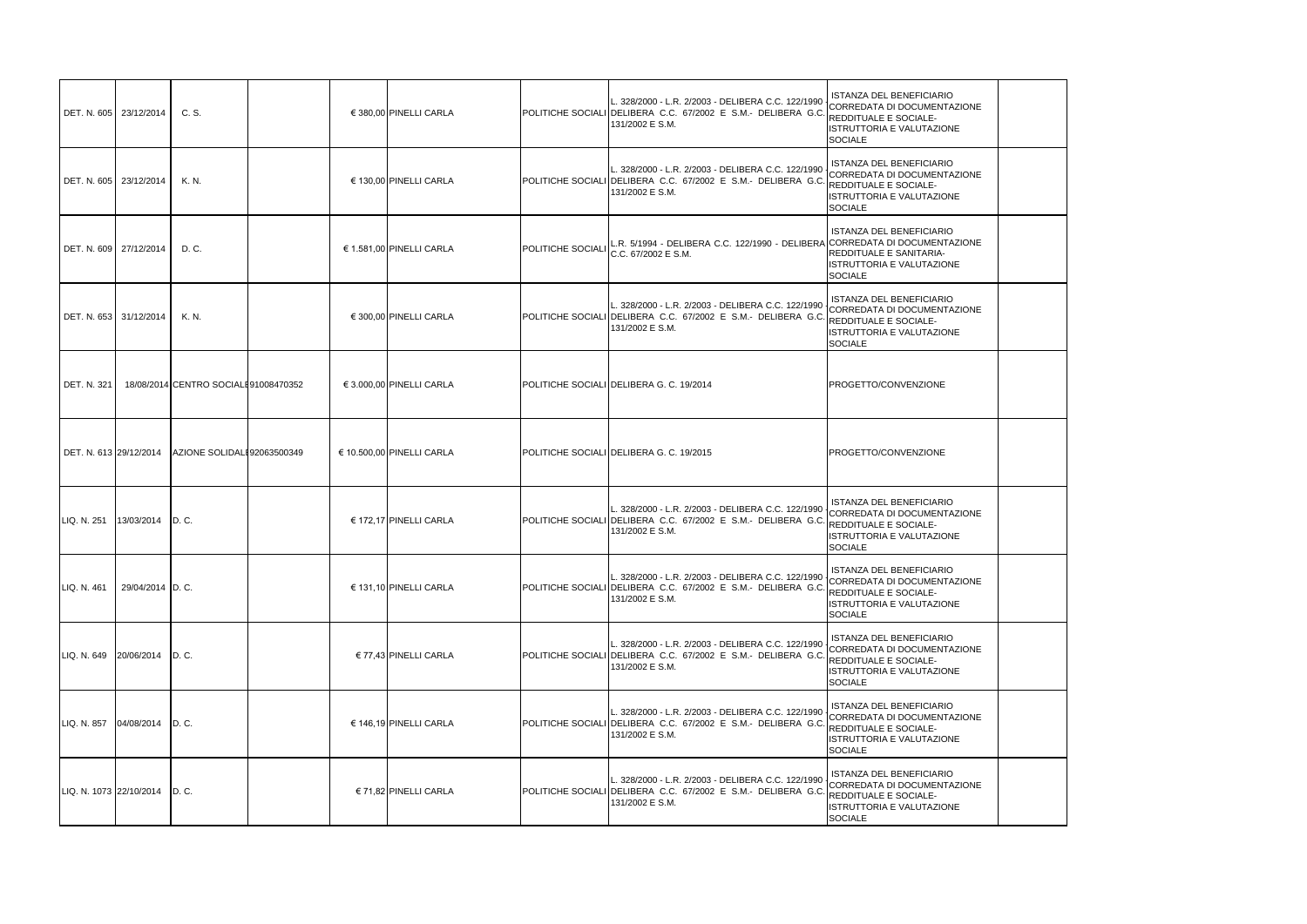| LIQ. N. 55  | 21/11/2014                   | D.M.          | € 290,39 PINELLI CARLA   | L. 328/2000 - L.R. 2/2003 - DELIBERA C.C. 122/1990<br>POLITICHE SOCIALI DELIBERA C.C. 67/2002 E S.M.- DELIBERA G.C.<br>131/2002 E S.M. | ISTANZA DEL BENEFICIARIO<br>CORREDATA DI DOCUMENTAZIONE<br>REDDITUALE E SOCIALE-<br>ISTRUTTORIA E VALUTAZIONE<br><b>SOCIALE</b>        |
|-------------|------------------------------|---------------|--------------------------|----------------------------------------------------------------------------------------------------------------------------------------|----------------------------------------------------------------------------------------------------------------------------------------|
| LIQ. N. 229 | 27/12/2014                   | <b>K.M.</b>   | € 197,84 PINELLI CARLA   | L. 328/2000 - L.R. 2/2003 - DELIBERA C.C. 122/1990<br>POLITICHE SOCIALI DELIBERA C.C. 67/2002 E S.M.- DELIBERA G.C.<br>131/2002 E S.M. | ISTANZA DEL BENEFICIARIO<br>CORREDATA DI DOCUMENTAZIONE<br><b>REDDITUALE E SOCIALE-</b><br>ISTRUTTORIA E VALUTAZIONE<br><b>SOCIALE</b> |
|             | DET. N. 590 20/12/2014       | A. A.         | € 700,00 PINELLI CARLA   | POLITICHE SOCIALI L. 328/2000 - L.R. 2/2003 - DELIBERA C.C. 64/2014                                                                    | ISTANZA DEL BENEFICIARIO<br>CORREDATA DI DOCUMENTAZIONE -<br>ISEE, LAVORATIVA                                                          |
|             | DET. N. 590 20/12/2014       | A. B.         | € 1.244,40 PINELLI CARLA | POLITICHE SOCIALI L. 328/2000 - L.R. 2/2003 - DELIBERA C.C. 64/2014                                                                    | ISTANZA DEL BENEFICIARIO<br>CORREDATA DI DOCUMENTAZIONE -<br><b>ISEE, LAVORATIVA</b>                                                   |
|             | DET. N. 590 20/12/2014       | <b>B.H.</b>   | € 610,00 PINELLI CARLA   | POLITICHE SOCIALI L. 328/2000 - L.R. 2/2003 - DELIBERA C.C. 64/2014                                                                    | ISTANZA DEL BENEFICIARIO<br>CORREDATA DI DOCUMENTAZIONE -<br>ISEE, LAVORATIVA                                                          |
|             | DET. N. 590 20/12/2014       | B.A.B.        | € 1.244,40 PINELLI CARLA | POLITICHE SOCIALI L. 328/2000 - L.R. 2/2003 - DELIBERA C.C. 64/2014                                                                    | ISTANZA DEL BENEFICIARIO<br>CORREDATA DI DOCUMENTAZIONE -<br>ISEE, LAVORATIVA                                                          |
|             | DET. N. 590 20/12/2014       | <b>B.A.A.</b> | € 1.738,50 PINELLI CARLA | POLITICHE SOCIALI L. 328/2000 - L.R. 2/2003 - DELIBERA C.C. 64/2014                                                                    | <b>ISTANZA DEL BENEFICIARIO</b><br>CORREDATA DI DOCUMENTAZIONE -<br>ISEE, LAVORATIVA                                                   |
|             | DET. N. 590 20/12/2014       | <b>B.A.</b>   | € 1.736,00 PINELLI CARLA | POLITICHE SOCIALI L. 328/2000 - L.R. 2/2003 - DELIBERA C.C. 64/2014                                                                    | <b>ISTANZA DEL BENEFICIARIO</b><br>CORREDATA DI DOCUMENTAZIONE -<br>ISEE, LAVORATIVA                                                   |
|             | DET. N. 590 20/12/2014 B. S. |               | € 1.099,00 PINELLI CARLA | POLITICHE SOCIALI L. 328/2000 - L.R. 2/2003 - DELIBERA C.C. 64/2014                                                                    | <b>ISTANZA DEL BENEFICIARIO</b><br>CORREDATA DI DOCUMENTAZIONE -<br>ISEE, LAVORATIVA                                                   |
|             | DET. N. 590 20/12/2014 C. C. |               | € 1.217,68 PINELLI CARLA | POLITICHE SOCIALI L. 328/2000 - L.R. 2/2003 - DELIBERA C.C. 64/2014                                                                    | ISTANZA DEL BENEFICIARIO<br>CORREDATA DI DOCUMENTAZIONE -<br><b>ISEE, LAVORATIVA</b>                                                   |
|             | DET. N. 590 20/12/2014       | C.S.          | € 957,70 PINELLI CARLA   | POLITICHE SOCIALI L. 328/2000 - L.R. 2/2003 - DELIBERA C.C. 64/2014                                                                    | ISTANZA DEL BENEFICIARIO<br>CORREDATA DI DOCUMENTAZIONE -<br>ISEE, LAVORATIVA                                                          |

| <b>FICIARIO</b><br>CUMENTAZIONE<br><b>IALE-</b><br><b>UTAZIONE</b> |  |
|--------------------------------------------------------------------|--|
| <b>FICIARIO</b><br>CUMENTAZIONE<br><b>IALE-</b><br><b>UTAZIONE</b> |  |
| <b>FICIARIO</b><br>CUMENTAZIONE -                                  |  |
| <b>FICIARIO</b><br>CUMENTAZIONE -                                  |  |
| <b>FICIARIO</b><br>CUMENTAZIONE -                                  |  |
| <b>FICIARIO</b><br>CUMENTAZIONE -                                  |  |
| <b>FICIARIO</b><br>CUMENTAZIONE -                                  |  |
| <b>FICIARIO</b><br>CUMENTAZIONE -                                  |  |
| <b>FICIARIO</b><br>CUMENTAZIONE -                                  |  |
| <b>FICIARIO</b><br>CUMENTAZIONE -                                  |  |
| <b>FICIARIO</b><br>CUMENTAZIONE -                                  |  |
|                                                                    |  |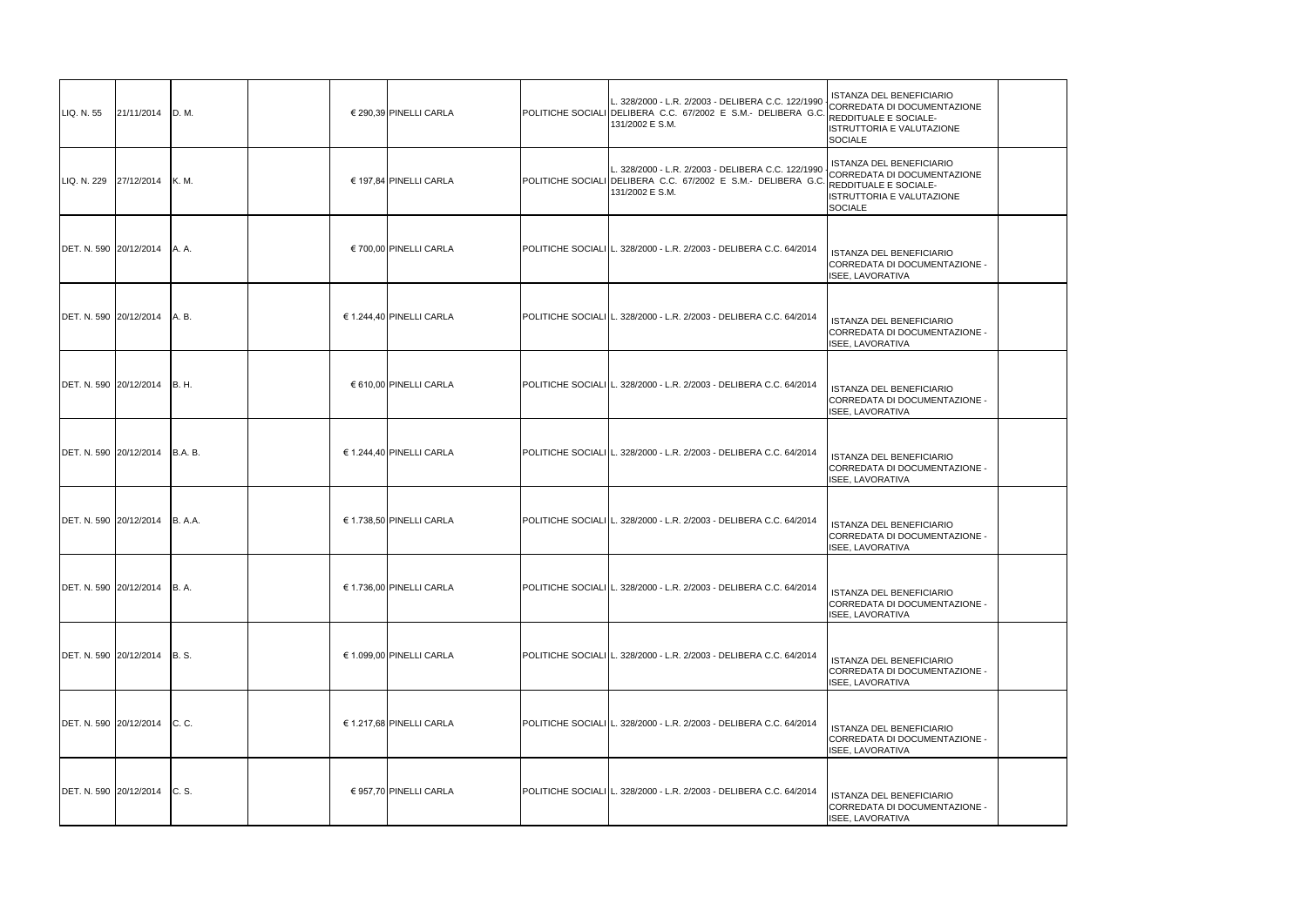| DET. N. 590 20/12/2014 C. T. |       | € 770,87 PINELLI CARLA   | POLITICHE SOCIALI L. 328/2000 - L.R. 2/2003 - DELIBERA C.C. 64/2014 | ISTANZA DEL BENEFICIARIO<br>CORREDATA DI DOCUMENTAZIONE -<br>ISEE, LAVORATIVA        |
|------------------------------|-------|--------------------------|---------------------------------------------------------------------|--------------------------------------------------------------------------------------|
| DET. N. 590 20/12/2014       | C. A. | € 610,00 PINELLI CARLA   | POLITICHE SOCIALI L. 328/2000 - L.R. 2/2003 - DELIBERA C.C. 64/2014 | <b>ISTANZA DEL BENEFICIARIO</b><br>CORREDATA DI DOCUMENTAZIONE -<br>ISEE, LAVORATIVA |
| DET. N. 590 20/12/2014       | C. P. | € 1.736,00 PINELLI CARLA | POLITICHE SOCIALI L. 328/2000 - L.R. 2/2003 - DELIBERA C.C. 64/2014 | ISTANZA DEL BENEFICIARIO<br>CORREDATA DI DOCUMENTAZIONE -<br>ISEE, LAVORATIVA        |
| DET. N. 590 20/12/2014 C. A. |       | € 1.428,00 PINELLI CARLA | POLITICHE SOCIALI L. 328/2000 - L.R. 2/2003 - DELIBERA C.C. 64/2014 | ISTANZA DEL BENEFICIARIO<br>CORREDATA DI DOCUMENTAZIONE -<br>ISEE, LAVORATIVA        |
| DET. N. 590 20/12/2014       | D.M.  | € 1.428,00 PINELLI CARLA | POLITICHE SOCIALI L. 328/2000 - L.R. 2/2003 - DELIBERA C.C. 64/2014 | ISTANZA DEL BENEFICIARIO<br>CORREDATA DI DOCUMENTAZIONE -<br><b>ISEE, LAVORATIVA</b> |
| DET. N. 590 20/12/2014 D. M. |       | € 1.292,00 PINELLI CARLA | POLITICHE SOCIALI L. 328/2000 - L.R. 2/2003 - DELIBERA C.C. 64/2014 | ISTANZA DEL BENEFICIARIO<br>CORREDATA DI DOCUMENTAZIONE -<br><b>ISEE, LAVORATIVA</b> |
| DET. N. 590 20/12/2014       | D. K. | € 1.244,40 PINELLI CARLA | POLITICHE SOCIALI L. 328/2000 - L.R. 2/2003 - DELIBERA C.C. 64/2014 | ISTANZA DEL BENEFICIARIO<br>CORREDATA DI DOCUMENTAZIONE -<br>ISEE, LAVORATIVA        |
| DET. N. 590 20/12/2014 D. G. |       | € 770,87 PINELLI CARLA   | POLITICHE SOCIALI L. 328/2000 - L.R. 2/2003 - DELIBERA C.C. 64/2014 | <b>ISTANZA DEL BENEFICIARIO</b><br>CORREDATA DI DOCUMENTAZIONE -<br>ISEE, LAVORATIVA |
| DET. N. 590 20/12/2014 E. N. |       | € 700,00 PINELLI CARLA   | POLITICHE SOCIALI L. 328/2000 - L.R. 2/2003 - DELIBERA C.C. 64/2014 | ISTANZA DEL BENEFICIARIO<br>CORREDATA DI DOCUMENTAZIONE -<br>ISEE, LAVORATIVA        |
| DET. N. 590 20/12/2014 F. D. |       | € 491,00 PINELLI CARLA   | POLITICHE SOCIALI L. 328/2000 - L.R. 2/2003 - DELIBERA C.C. 64/2014 | ISTANZA DEL BENEFICIARIO<br>CORREDATA DI DOCUMENTAZIONE -<br>ISEE, LAVORATIVA        |
| DET. N. 590 20/12/2014 F. G. |       | € 453,34 PINELLI CARLA   | POLITICHE SOCIALI L. 328/2000 - L.R. 2/2003 - DELIBERA C.C. 64/2014 | <b>ISTANZA DEL BENEFICIARIO</b><br>CORREDATA DI DOCUMENTAZIONE -<br>ISEE, LAVORATIVA |

| <b>FICIARIO</b><br>UMENTAZIONE - |  |
|----------------------------------|--|
| <b>FICIARIO</b><br>UMENTAZIONE - |  |
| <b>FICIARIO</b><br>UMENTAZIONE - |  |
| <b>FICIARIO</b><br>UMENTAZIONE - |  |
| <b>FICIARIO</b><br>UMENTAZIONE - |  |
| <b>FICIARIO</b><br>UMENTAZIONE - |  |
| <b>FICIARIO</b><br>UMENTAZIONE - |  |
| <b>FICIARIO</b><br>UMENTAZIONE - |  |
| <b>FICIARIO</b><br>UMENTAZIONE - |  |
| <b>FICIARIO</b><br>UMENTAZIONE - |  |
| <b>FICIARIO</b><br>UMENTAZIONE - |  |
|                                  |  |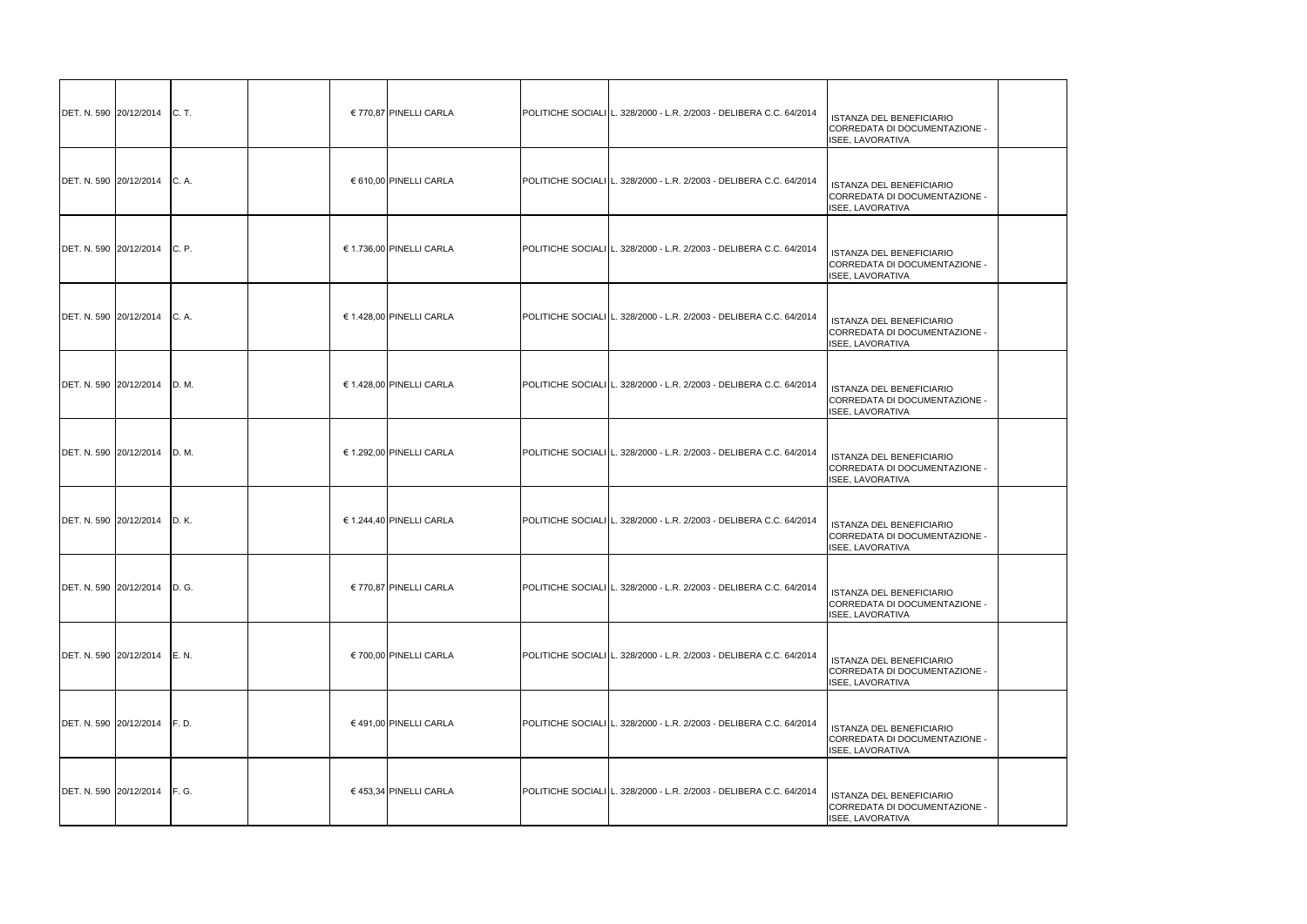| DET. N. 590 20/12/2014       | <b>G.F.</b> | € 770,87 PINELLI CARLA   | POLITICHE SOCIALI L. 328/2000 - L.R. 2/2003 - DELIBERA C.C. 64/2014 | ISTANZA DEL BENEFICIARIO<br>CORREDATA DI DOCUMENTAZIONE -<br>ISEE, LAVORATIVA        |
|------------------------------|-------------|--------------------------|---------------------------------------------------------------------|--------------------------------------------------------------------------------------|
| DET. N. 590 20/12/2014       | G. M.       | € 770,87 PINELLI CARLA   | POLITICHE SOCIALI L. 328/2000 - L.R. 2/2003 - DELIBERA C.C. 64/2014 | <b>ISTANZA DEL BENEFICIARIO</b><br>CORREDATA DI DOCUMENTAZIONE -<br>ISEE, LAVORATIVA |
| DET. N. 590 20/12/2014       | G. A.       | € 1.099,00 PINELLI CARLA | POLITICHE SOCIALI L. 328/2000 - L.R. 2/2003 - DELIBERA C.C. 64/2014 | ISTANZA DEL BENEFICIARIO<br>CORREDATA DI DOCUMENTAZIONE -<br>ISEE, LAVORATIVA        |
| DET. N. 590 20/12/2014       | <b>K.M.</b> | € 1.995,00 PINELLI CARLA | POLITICHE SOCIALI L. 328/2000 - L.R. 2/2003 - DELIBERA C.C. 64/2014 | ISTANZA DEL BENEFICIARIO<br>CORREDATA DI DOCUMENTAZIONE -<br><b>ISEE, LAVORATIVA</b> |
| DET. N. 590 20/12/2014       | L. M.V.     | € 770,87 PINELLI CARLA   | POLITICHE SOCIALI L. 328/2000 - L.R. 2/2003 - DELIBERA C.C. 64/2014 | <b>ISTANZA DEL BENEFICIARIO</b><br>CORREDATA DI DOCUMENTAZIONE -<br>ISEE, LAVORATIVA |
| DET. N. 590 20/12/2014       | L.V.        | € 700,00 PINELLI CARLA   | POLITICHE SOCIALI L. 328/2000 - L.R. 2/2003 - DELIBERA C.C. 64/2014 | ISTANZA DEL BENEFICIARIO<br>CORREDATA DI DOCUMENTAZIONE -<br>ISEE, LAVORATIVA        |
| DET. N. 590 20/12/2014       | M.E.I. A.   | € 1.738,50 PINELLI CARLA | POLITICHE SOCIALI L. 328/2000 - L.R. 2/2003 - DELIBERA C.C. 64/2014 | ISTANZA DEL BENEFICIARIO<br>CORREDATA DI DOCUMENTAZIONE -<br><b>ISEE, LAVORATIVA</b> |
| DET. N. 590 20/12/2014       | M. M.       | € 1.244,40 PINELLI CARLA | POLITICHE SOCIALI L. 328/2000 - L.R. 2/2003 - DELIBERA C.C. 64/2014 | ISTANZA DEL BENEFICIARIO<br>CORREDATA DI DOCUMENTAZIONE -<br>ISEE, LAVORATIVA        |
| DET. N. 590 20/12/2014 M. L. |             | € 1.099,00 PINELLI CARLA | POLITICHE SOCIALI L. 328/2000 - L.R. 2/2003 - DELIBERA C.C. 64/2014 | ISTANZA DEL BENEFICIARIO<br>CORREDATA DI DOCUMENTAZIONE -<br>ISEE, LAVORATIVA        |
| DET. N. 590 20/12/2014       | M. M.       | € 491,00 PINELLI CARLA   | POLITICHE SOCIALI L. 328/2000 - L.R. 2/2003 - DELIBERA C.C. 64/2014 | ISTANZA DEL BENEFICIARIO<br>CORREDATA DI DOCUMENTAZIONE -<br>ISEE, LAVORATIVA        |
| DET. N. 590 20/12/2014       | N.E.I. Y.   | € 1.512,80 PINELLI CARLA | POLITICHE SOCIALI L. 328/2000 - L.R. 2/2003 - DELIBERA C.C. 64/2014 | <b>ISTANZA DEL BENEFICIARIO</b><br>CORREDATA DI DOCUMENTAZIONE -<br>ISEE, LAVORATIVA |

| <b>FICIARIO</b><br>CUMENTAZIONE -         |  |
|-------------------------------------------|--|
| <b>EFICIARIO</b><br><b>CUMENTAZIONE -</b> |  |
| <b>FICIARIO</b><br>CUMENTAZIONE -         |  |
| <b>EFICIARIO</b><br><b>CUMENTAZIONE -</b> |  |
| <b>EFICIARIO</b><br><b>CUMENTAZIONE -</b> |  |
| <b>FICIARIO</b><br>CUMENTAZIONE -         |  |
| <b>EFICIARIO</b><br>CUMENTAZIONE -        |  |
| <b>FICIARIO</b><br><b>CUMENTAZIONE -</b>  |  |
| <b>FICIARIO</b><br><b>CUMENTAZIONE -</b>  |  |
| <b>FICIARIO</b><br><b>CUMENTAZIONE -</b>  |  |
| <b>FICIARIO</b><br>CUMENTAZIONE -         |  |
|                                           |  |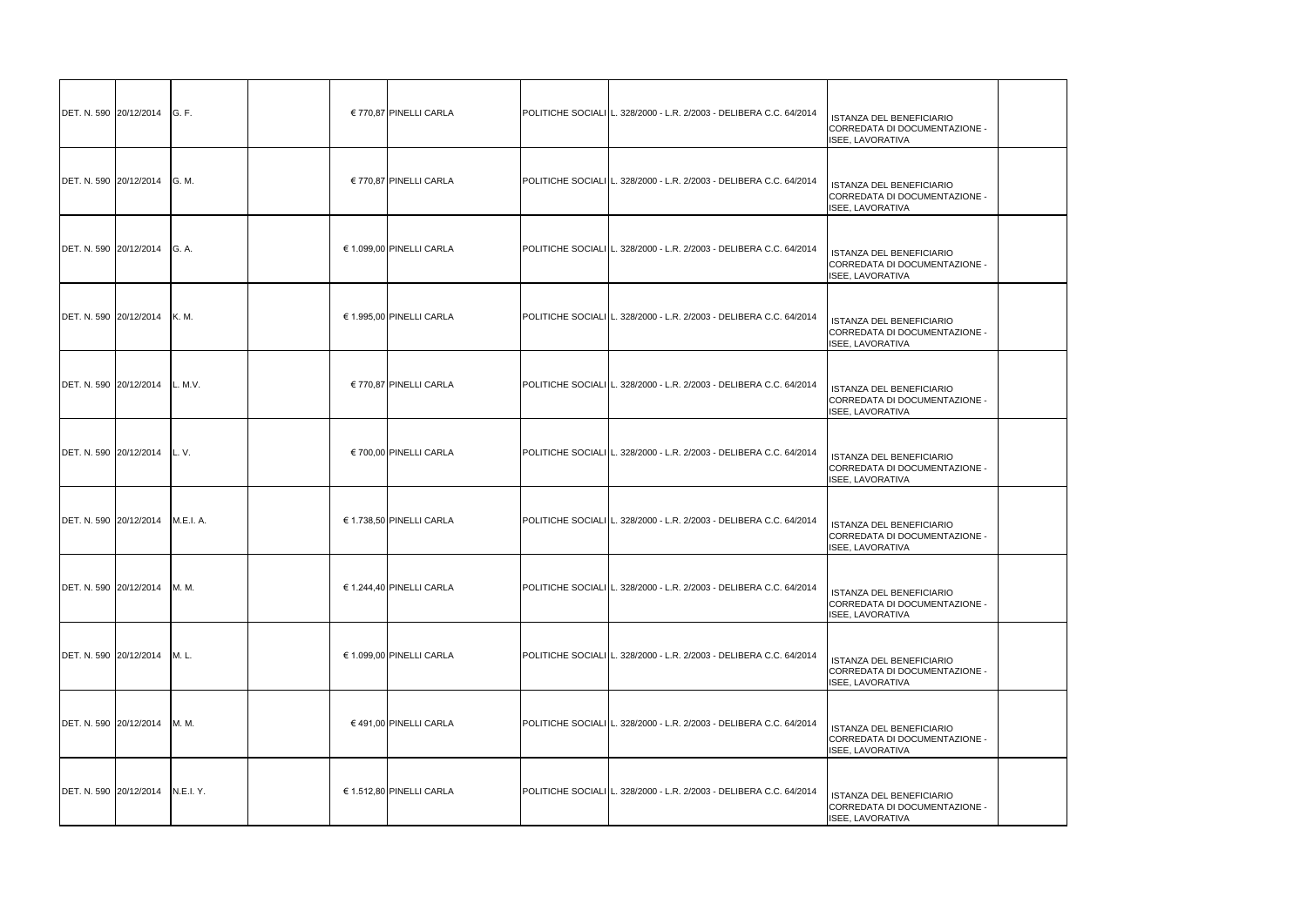| DET. N. 590 20/12/2014   O. Y. |                | € 1.217,68 PINELLI CARLA | POLITICHE SOCIALI L. 328/2000 - L.R. 2/2003 - DELIBERA C.C. 64/2014 | ISTANZA DEL BENEFICIARIO<br>CORREDATA DI DOCUMENTAZIONE -<br>ISEE, LAVORATIVA        |
|--------------------------------|----------------|--------------------------|---------------------------------------------------------------------|--------------------------------------------------------------------------------------|
| DET. N. 590 20/12/2014         | <b>P. M.R.</b> | € 491,00 PINELLI CARLA   | POLITICHE SOCIALI L. 328/2000 - L.R. 2/2003 - DELIBERA C.C. 64/2014 | <b>ISTANZA DEL BENEFICIARIO</b><br>CORREDATA DI DOCUMENTAZIONE -<br>ISEE, LAVORATIVA |
| DET. N. 590 20/12/2014 P. S.   |                | € 1.736,00 PINELLI CARLA | POLITICHE SOCIALI L. 328/2000 - L.R. 2/2003 - DELIBERA C.C. 64/2014 | ISTANZA DEL BENEFICIARIO<br>CORREDATA DI DOCUMENTAZIONE -<br>ISEE, LAVORATIVA        |
| DET. N. 590 20/12/2014 P. G.   |                | € 700,00 PINELLI CARLA   | POLITICHE SOCIALI L. 328/2000 - L.R. 2/2003 - DELIBERA C.C. 64/2014 | ISTANZA DEL BENEFICIARIO<br>CORREDATA DI DOCUMENTAZIONE -<br>ISEE, LAVORATIVA        |
| DET. N. 590 20/12/2014 P. F.   |                | € 1.099,00 PINELLI CARLA | POLITICHE SOCIALI L. 328/2000 - L.R. 2/2003 - DELIBERA C.C. 64/2014 | ISTANZA DEL BENEFICIARIO<br>CORREDATA DI DOCUMENTAZIONE -<br>ISEE, LAVORATIVA        |
| DET. N. 590 20/12/2014 P. G.   |                | € 610,00 PINELLI CARLA   | POLITICHE SOCIALI L. 328/2000 - L.R. 2/2003 - DELIBERA C.C. 64/2014 | ISTANZA DEL BENEFICIARIO<br>CORREDATA DI DOCUMENTAZIONE -<br><b>ISEE, LAVORATIVA</b> |
| DET. N. 590 20/12/2014 P. R.   |                | € 491,00 PINELLI CARLA   | POLITICHE SOCIALI L. 328/2000 - L.R. 2/2003 - DELIBERA C.C. 64/2014 | ISTANZA DEL BENEFICIARIO<br>CORREDATA DI DOCUMENTAZIONE -<br>ISEE, LAVORATIVA        |
| DET. N. 590 20/12/2014 R. S.   |                | € 700,00 PINELLI CARLA   | POLITICHE SOCIALI L. 328/2000 - L.R. 2/2003 - DELIBERA C.C. 64/2014 | ISTANZA DEL BENEFICIARIO<br>CORREDATA DI DOCUMENTAZIONE -<br>ISEE, LAVORATIVA        |
| DET. N. 590 20/12/2014 R. V.   |                | € 700,00 PINELLI CARLA   | POLITICHE SOCIALI L. 328/2000 - L.R. 2/2003 - DELIBERA C.C. 64/2014 | <b>ISTANZA DEL BENEFICIARIO</b><br>CORREDATA DI DOCUMENTAZIONE -<br>ISEE, LAVORATIVA |
| DET. N. 590 20/12/2014 S. A.   |                | € 1.001,64 PINELLI CARLA | POLITICHE SOCIALI L. 328/2000 - L.R. 2/2003 - DELIBERA C.C. 64/2014 | <b>ISTANZA DEL BENEFICIARIO</b><br>CORREDATA DI DOCUMENTAZIONE -<br>ISEE, LAVORATIVA |
| DET. N. 590 20/12/2014 S. R.   |                | € 1.001,64 PINELLI CARLA | POLITICHE SOCIALI L. 328/2000 - L.R. 2/2003 - DELIBERA C.C. 64/2014 | <b>ISTANZA DEL BENEFICIARIO</b><br>CORREDATA DI DOCUMENTAZIONE -<br>ISEE, LAVORATIVA |

| <b>FICIARIO</b><br>UMENTAZIONE - |  |
|----------------------------------|--|
| <b>FICIARIO</b><br>UMENTAZIONE - |  |
| <b>FICIARIO</b><br>UMENTAZIONE - |  |
| <b>FICIARIO</b><br>UMENTAZIONE - |  |
| <b>FICIARIO</b><br>UMENTAZIONE - |  |
| <b>FICIARIO</b><br>UMENTAZIONE - |  |
| <b>FICIARIO</b><br>UMENTAZIONE - |  |
| <b>FICIARIO</b><br>UMENTAZIONE - |  |
| <b>FICIARIO</b><br>UMENTAZIONE - |  |
| <b>FICIARIO</b><br>UMENTAZIONE - |  |
| <b>FICIARIO</b><br>UMENTAZIONE - |  |
|                                  |  |